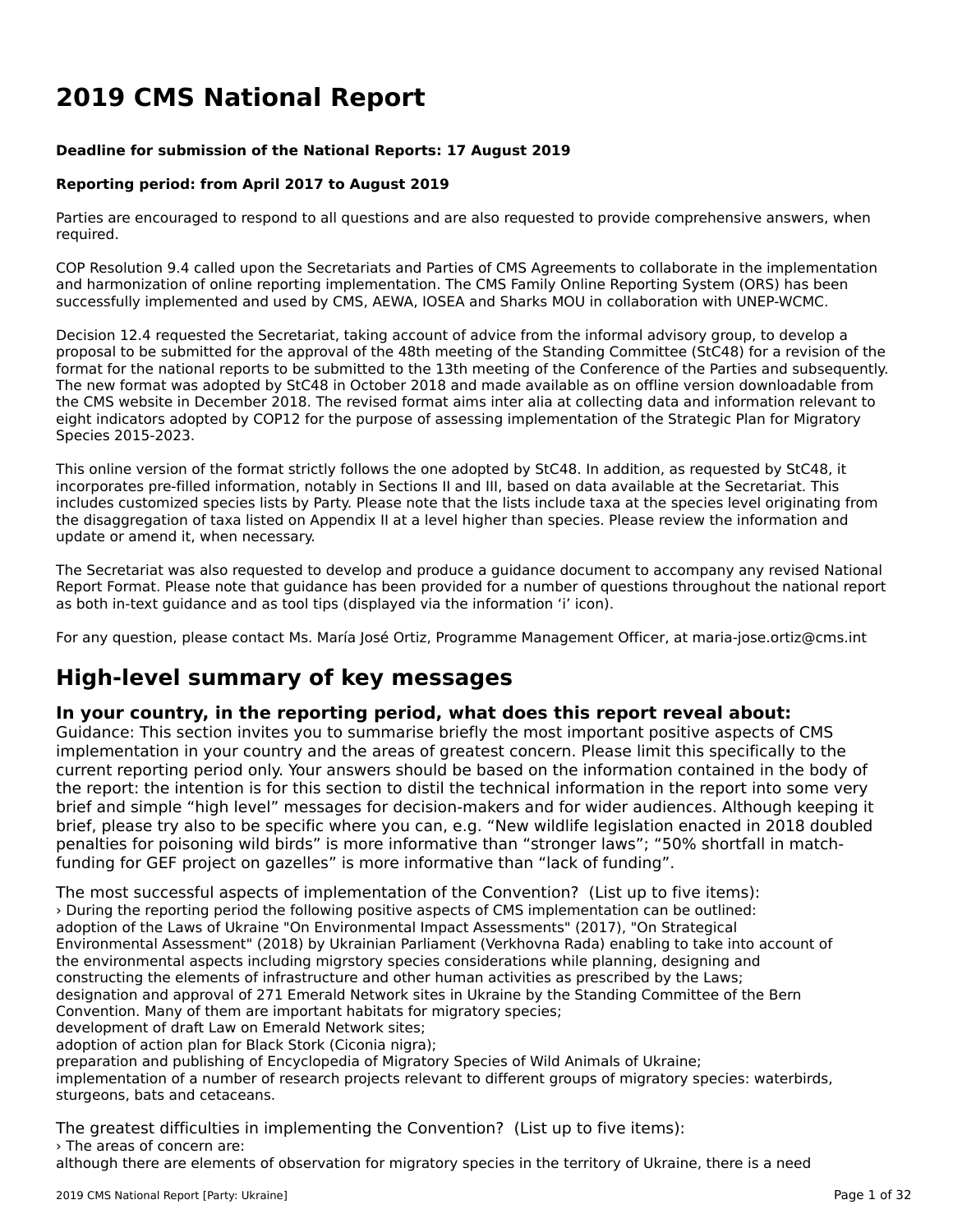for integrated monitoring system for these animals;

for integrated monitoring system for these animals,<br>the network of protected areas are still not enough to ensure conservation of migratory species; combating of illegal taking of migratory species from the wild has to be enhanced.

The main priorities for future implementation of the Convention? (List up to five items): › The main priorities are:

s me main priorities are.<br>establishment and expansion of protected areas;

establishment and expansion or protected areas,<br>establishment of integrated monitoring for migratory species;

establishment of integrated monitoring for mig<br>adoption of the Law on Emerald Network sites;

adophon of the Law on Enteratu Network sites,<br>combating illegal taking of migratory animals from the wild;

research and development of actions plans for the conservation of migratory species.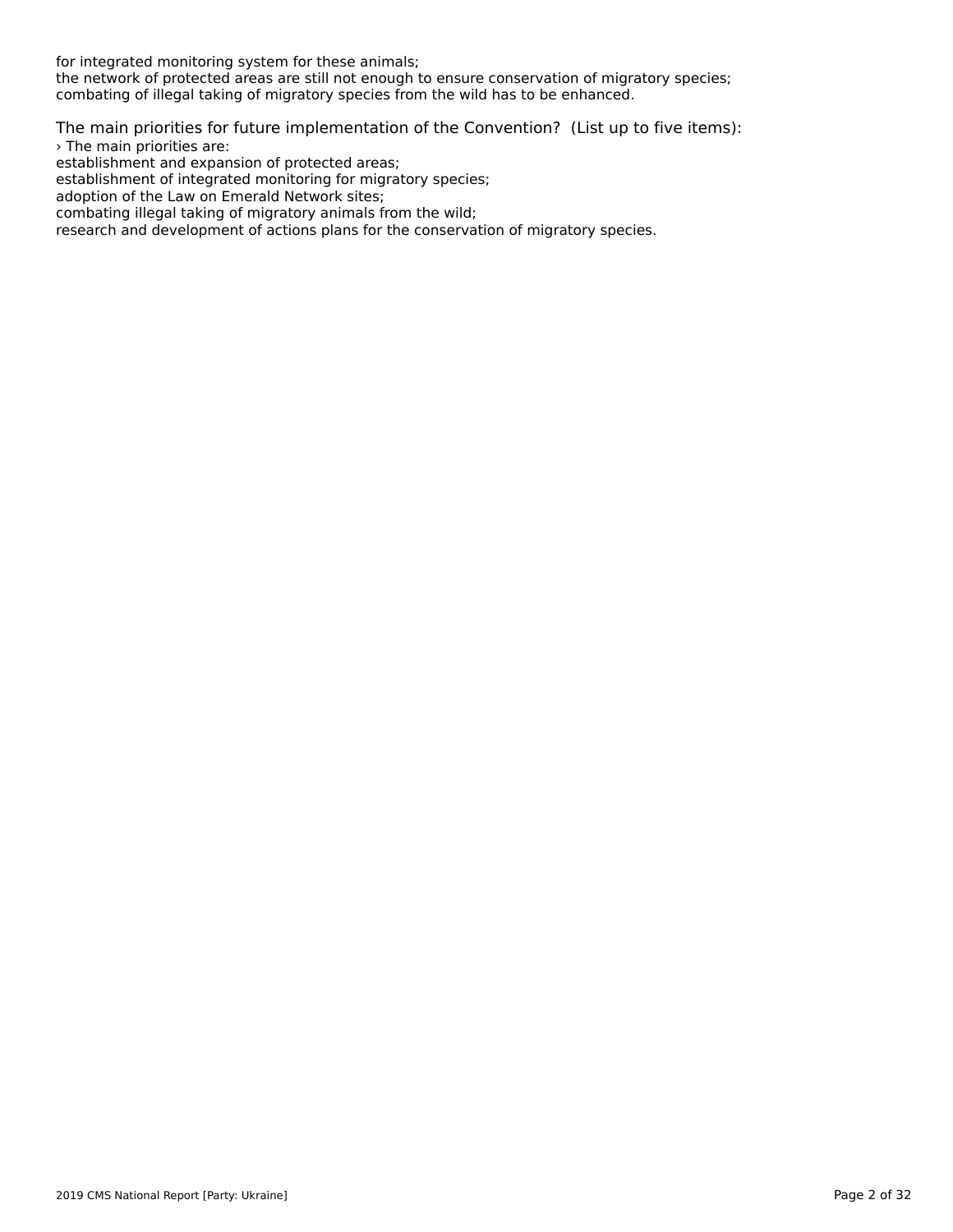#### **I. Administrative Information**

Name of Contracting Party › Ukraine

Date of entry into force of the Convention in your country (DDMMYY)  $> 01.11.1999$ 

Any territories which are excluded from the application of the Convention › No

### **Report compiler**

Name and title › Dr Volodymyr Domashlinets, Head of Fauna Protection Division

Full name of institution › Ministry of Ecology and Natural Resources of Ukraine

You have attached the following Web links/URLs to this answer. [Ministry of Ecology and Natural Resources of Ukraine](http://menr.gov.ua) - MENR

Telephone › +380 44 206 31 27

Email› domashlinets@menr.gov.ua, vdomashlinets@yahoo.com

### **Designated CMS National Focal Point**

Name and title of designated Focal Point › Mr. Volodymyr Domashlinets, Head of Fauna Protection Division

Full name of institution › Ministry of Ecology and Natural Resources of Ukraine

Mailing address › ul. Mytropolyta Vasylya Lypkivskogo 35 , аг. мусгорогус<br>03035 Kyiv -35

Telephone › (+38 044) 206 3127 / 3134

Email › domashlinets@menr.gov.ua vdomashlinets@yahoo.com

### **Representative on the Scientific Council**

Name and title› Dr. Anatolii Poluda, Senior Scientific Researcher

Full name of institution› Head of Ukrainian Bird Ringing Centre

Mailing address wamny address<br>> Bogdana Khmelnitskogo str. 15 01601 Kyiv 30<br>UKRAINE

Telephone › (+38 044) 235 0112

Email › polud@izan.kiev.ua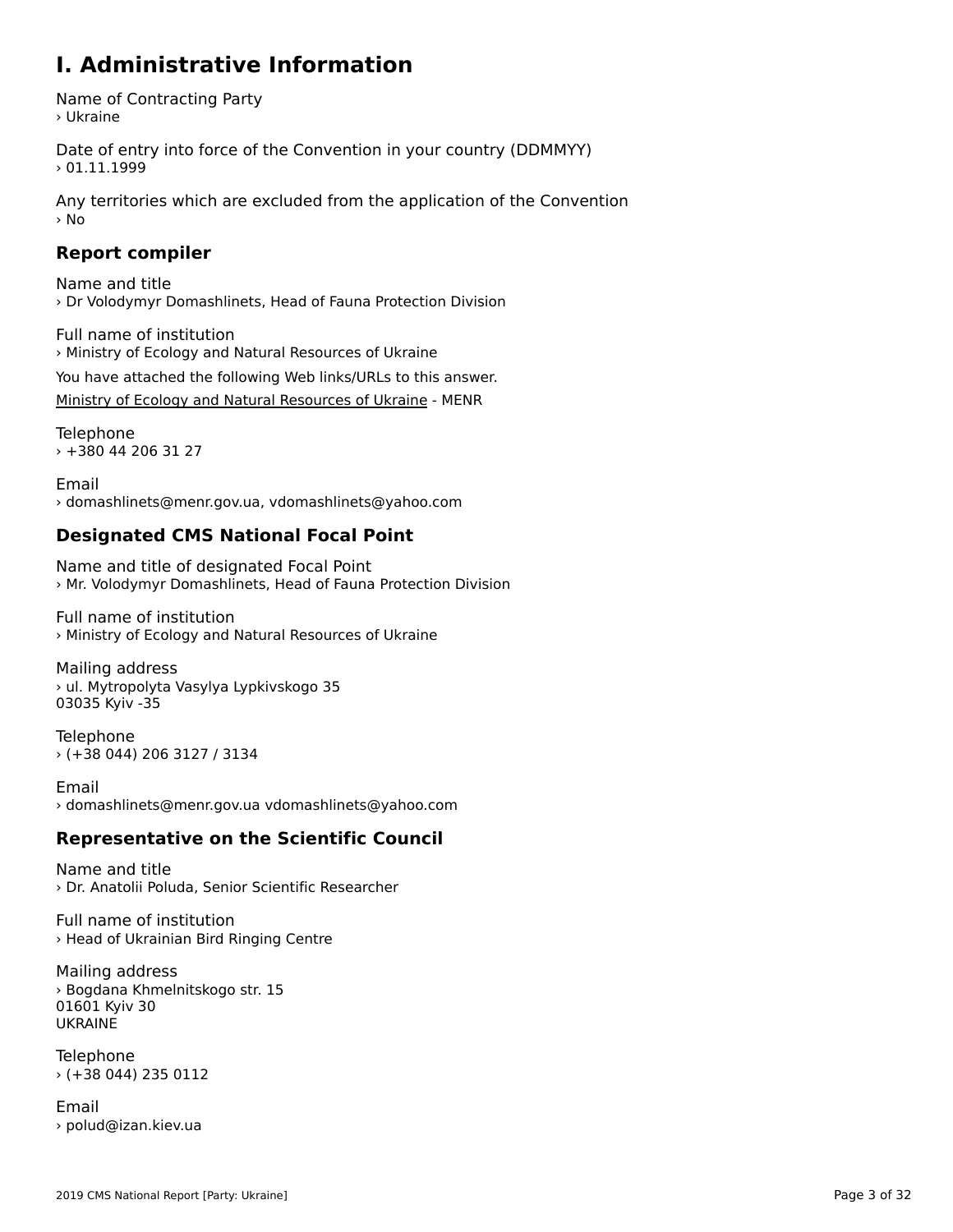### **II. Accession/Ratification of CMS Agreements/MOUs**

Please confirm the status of your country's participation in the following Agreements/MOUs, and indicate any updates or corrections required:

any apaaces of correctiv<br>Please select only one option

 $\Psi$  Yes, the lists are correct and up to date<br> $\Psi$  Yes, the lists are correct and up to date

 $\Box$  No, updates or corrections are required, as follows:

Updates or corrections:

Country participation in Agreements/MOUs:

Please select only one per line

|                                                   | Party/Signato<br>ry      | Range State, but not a<br>Party/Signatory | <b>Not applicable</b><br>(= not a Range State) |
|---------------------------------------------------|--------------------------|-------------------------------------------|------------------------------------------------|
| Western African Aquatic<br>$\Box$<br>Mammals      |                          | $\Box$                                    | □                                              |
| West African Elephants                            | $\Box$                   | $\Box$                                    | $\Box$                                         |
| Wadden Sea Seals                                  | $\Box$                   | $\Box$                                    | $\Box$                                         |
| Southern South American<br><b>Grassland Birds</b> | $\Box$                   | $\Box$                                    | $\Box$                                         |
| South Andean Huemul                               | $\Box$                   | $\Box$                                    | $\Box$                                         |
| Slender-billed Curlew                             | $\overline{\mathcal{L}}$ | $\Box$                                    | $\Box$                                         |
| Siberian Crane                                    | $\Box$                   | $\Box$                                    | $\Box$                                         |
| Sharks                                            | $\Box$                   | $\overline{\mathcal{L}}$                  | $\Box$                                         |
| Saiga Antelope<br>$\Box$                          |                          | $\Box$                                    | □                                              |
| Ruddy-headed Goose<br>$\Box$                      |                          | $\Box$                                    | $\Box$                                         |
| Pacific Islands Cetaceans<br>$\Box$               |                          | $\Box$                                    | $\Box$                                         |
| Monk Seal in the Atlantic                         | $\Box$                   | $\Box$                                    | $\Box$                                         |
| Middle-European Great<br><b>Bustard</b>           | $\overline{\mathcal{L}}$ | $\Box$                                    | □                                              |
| <b>IOSEA Marine Turtles</b><br>$\Box$             |                          | $\Box$                                    | $\Box$                                         |
| High Andean Flamingos                             | $\Box$                   | $\Box$                                    | $\Box$                                         |
| Gorilla Agreement                                 | $\Box$                   | $\Box$                                    | $\Box$                                         |
| <b>EUROBATS</b>                                   | ☑                        | $\Box$                                    | $\Box$                                         |
| Dugong                                            | $\Box$                   | $\Box$                                    | $\Box$                                         |
| <b>Bukhara Deer</b>                               | $\Box$                   | $\Box$                                    | □                                              |
| Birds of Prey (Raptors)                           | $\Box$                   | $\overline{\checkmark}$                   | $\Box$                                         |
| <b>Atlantic Turtles</b>                           | □                        | $\Box$                                    | □                                              |
| ASCOBANS                                          | $\hfill \square$         | $\Box$                                    | $\Box$                                         |
| Aquatic Warbler                                   | $\overline{\mathcal{L}}$ | $\Box$                                    | $\Box$                                         |
| AEWA                                              | $\overline{\mathcal{L}}$ | $\Box$                                    | $\Box$                                         |
| <b>ACCOBAMS</b>                                   | $\overline{\mathcal{L}}$ | $\Box$                                    | $\Box$                                         |
| <b>ACAP</b>                                       | $\hfill \square$         | $\boxed{\triangle}$                       | $\Box$                                         |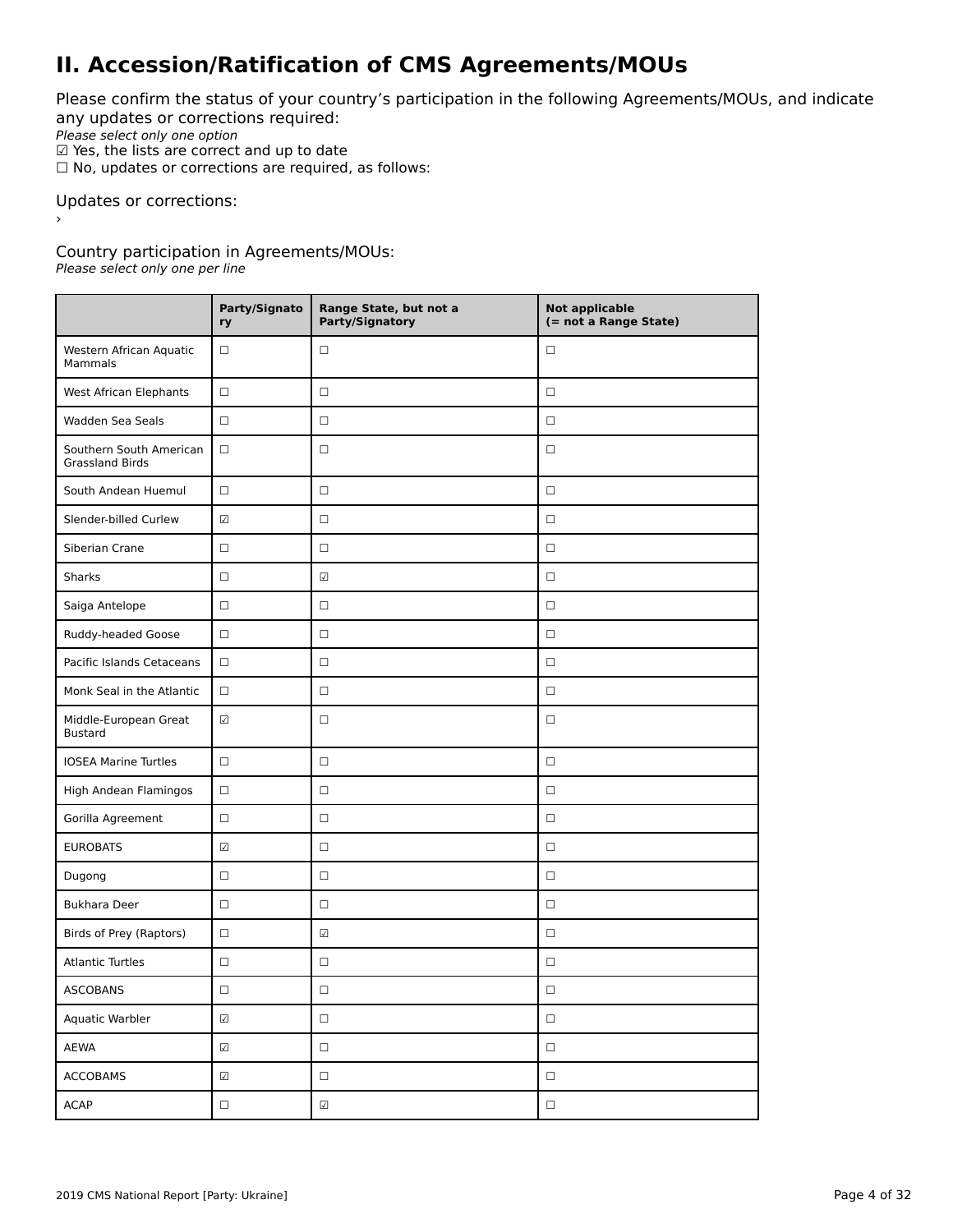# **III. Species on the Convention Appendices**

Please confirm that the Excel file linked to below correctly identifies the Appendix I species for which the

Please download the Appendix I species occurrence list for your country [here](http://tinyurl.com/y3yendbg).

Guidance: Article I(1)(h) of the Convention defines when a country is a Range State for a species, by reference also to the definition of "range" in Article I(1)(f). The latter refers to all the areas that a migratory species inhabits, stays in the deminion of Tange in Article ((1)(1). The facter felers to an the areas that a migratory species imfabits, stays in<br>temporarily, crosses or overflies at any time on its normal migration route. In adopting the current f reports, the Standing Committee was aware that there are occasional cases where it may be difficult to determine what is a "normal" migration route, and for example to distinguish this from aberrant or vagrant occurrences. This what is a "hormal" migration route, and for example to distinguish this nonraberrant or vagrant occurrences. Th<br>issue has been identified for possible examination in the future by the Sessional Committee of the CMS Scienti Council. In the meantime, if in doubt, please make the interpretation that you think will best serve the wider aims of the Convention. A note on the application of the Convention to Overseas Territories/Autonomous Regions of Parties can the convention. A note on the application of the convention to Overseas Territories/Adtonomous Re<br>be found at https://www.cms.int/sites/default/files/instrument/territories\_reservations%202015.pdf.

References throughout this report format to "species" should be taken to include subspecies where an Appendix to the References unbugnout this report format to "species" should be t<br>Convention so provides, or where the context otherwise requires.

Please select only one option

☑ Yes the file is correct and up to date (please upload the file as your confirmation of this, and include any comments $\Xi$  ies the nie is correct and up to date (please<br>you may wish in respect of individual species)

you may wish in respect of mulvidual species)<br>□ No, amendments are needed and these are specified in the amended version of the Excel file provided (please  $\square$  ivo, amendments are needed and these are specified in the<br>upload the amended file using the attachment button below).

You have attached the following documents to this answer.

[Section\\_III\\_Appendix\\_I\\_Ukraine.xlsx](http://cms-ort.ort-production.linode.unep-wcmc.org/answers/2673474/documents/2104) - Appendix I species, Ukraine

Please confirm that the Excel file linked to below correctly identifies the Appendix II species for which the

Please download the Appendix II species occurrence list for your country [here](http://tinyurl.com/y3yendbg).

Guidance: See the guidance note in question III.1 concerning the interpretation of "Range State". Suidditce: See the guiddity<br>Please select only one option

riease select only one option<br>□ Yes the file is correct and up to date (please upload the file as your confirmation of this, and include any comments  $\Box$  ies the nie is correct and up to date (please<br>you may wish in respect of individual species)

you may wish in respect of murvidual species;<br>☑ No, amendments are needed and these are specified in the amended version of the Excel file provided (please  $\Xi$  ivo, amendments are needed and these are specified in the<br>upload the amended file using the attachment button below).

You have attached the following documents to this answer.

Section III Appendix II Ukraine.xlsx - CMS Appendix II Ukraine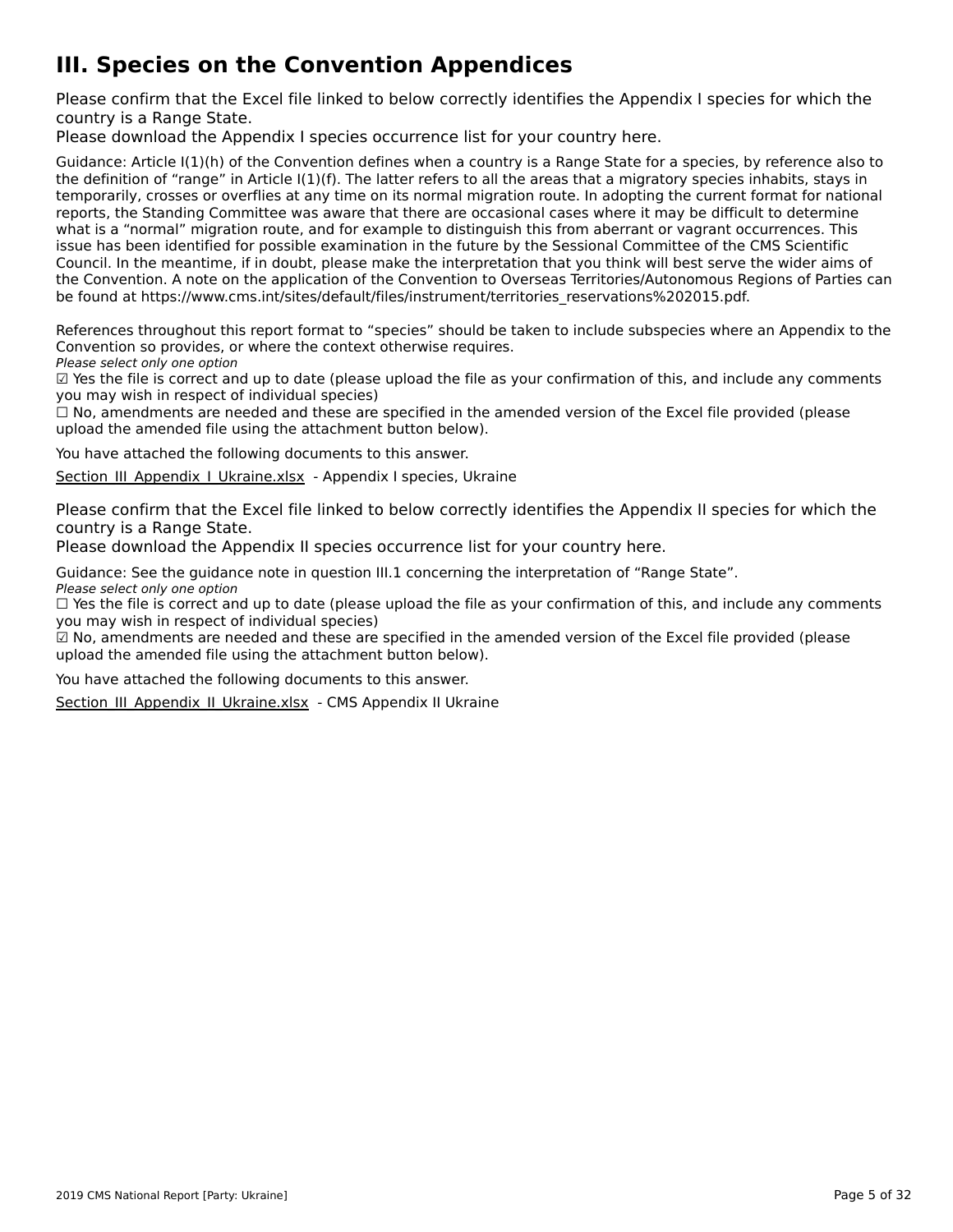# **IV. Legal Prohibition of the Taking of Appendix I Species**

Is the taking of Appendix I species prohibited by national or territorial legislation in accordance with CMS

Please select only one option Prease select only one option<br>□ Yes for all Appendix I species

 $\boxtimes$  Yes for some species

□ Tes for some species<br>□ Yes for part of the country, or a particular territory or territories

 $\Box$  No

Please identify the legal statute(s) concerned

**Exceptions**: Where the taking of Appendix I species is prohibited by national legislation, have any exceptions been granted to the prohibition?<br>Please select only one option

☐ Yes

☐ No

If yes, please indicate in the Excel file linked to below which species, which reasons among those in CMS Article III(5) (a)-(d) justify the exception, any temporal or spatial limitations applying to the exception, and the nature of the "extraordinary circumstances" that make the exception necessary.

Please download the list of species [here](http://tinyurl.com/y66dcyte), select all that apply and upload the amended file using the attachment button below.

Guidance: According to Article III(5) of the Convention, exceptions to a legal prohibition against taking of Appendix I species can only be made for one (or more) of the reasons specified in sub-paragraphs (a)-(d) of that Article. For any species can only be made for one (or more) or the reasons specified in sub-paragraphs (a)-(u) or that Article. For any<br>species you list in this table, therefore, you must identify (in the second column of the table in the species you ust in this table, therefore, you must identify (in the second column of the table in the Excernie) at le<br>one of the reasons that justify the exception relating to that species. In any case where you identify r applying, please explain (in the third column) the nature of the "extraordinary circumstances" involved. According to Article III(5), exceptions granted for any of the four reasons must also be "precise as to content and limited in space and time". Please therefore state what the specific mandatory space and time limitations are, in each case, using the and time. The ase therefore state what the specific manuatory space and time immetions are, in each case, using the<br>third column; and indicate the date on which each exception was notified to the Secretariat in accordance  $III(7)$ .

Please indicate in the Excel file linked to below the species for which taking is prohibited.

Please download the list of species [here](http://tinyurl.com/y4drhzs6), select all that apply and upload the amended file using the attachment button below.

You have attached the following documents to this answer.

[Section\\_IV\\_prohibition\\_of\\_take\\_Ukraine\\_r.xlsx](http://cms-ort.ort-production.linode.unep-wcmc.org/answers/2673648/documents/2120) - CMS Appendix I species exceptions

Please identify the legal statute(s) concerned

› Taking of Appendix I species listed in the Red Data Book of Ukraine (2009) is prohibited except for under Flaking of Appendix 1 species listed in the Ned Data Book of Okraine (2009) is profibited except to special permit issued by the Ministry of Ecology and Natural Resources of Ukraine and only for the conservation purposes.

**Exceptions**: Where the taking of Appendix I species is prohibited by national legislation, have any exceptions been granted to the prohibition?

Please select only one option ☑ Yes⊠ Yes ☐ No

If yes, please indicate in the Excel file linked to below which species, which reasons among those in CMS If yes, please indicate in the Exception, any temporal or spatial limitations applying to the exception, and Article III(5) (a)-(d) justify the exception, any temporal or spatial limitations applying to the exception, and

Please download the list of species [here](http://tinyurl.com/y66dcyte), select all that apply and upload the amended file using the attachment button below.

Guidance: According to Article III(5) of the Convention, exceptions to a legal prohibition against taking of Appendix I species can only be made for one (or more) of the reasons specified in sub-paragraphs (a)-(d) of that Article. For any species you list in this table, therefore, you must identify (in the second column of the table in the Excel file) at leastspecies you ust in this table, therefore, you must identify (in the second column of the table in the Excernie) at le<br>one of the reasons that justify the exception relating to that species. In any case where you identify r applying, please explain (in the third column) the nature of the "extraordinary circumstances" involved. According to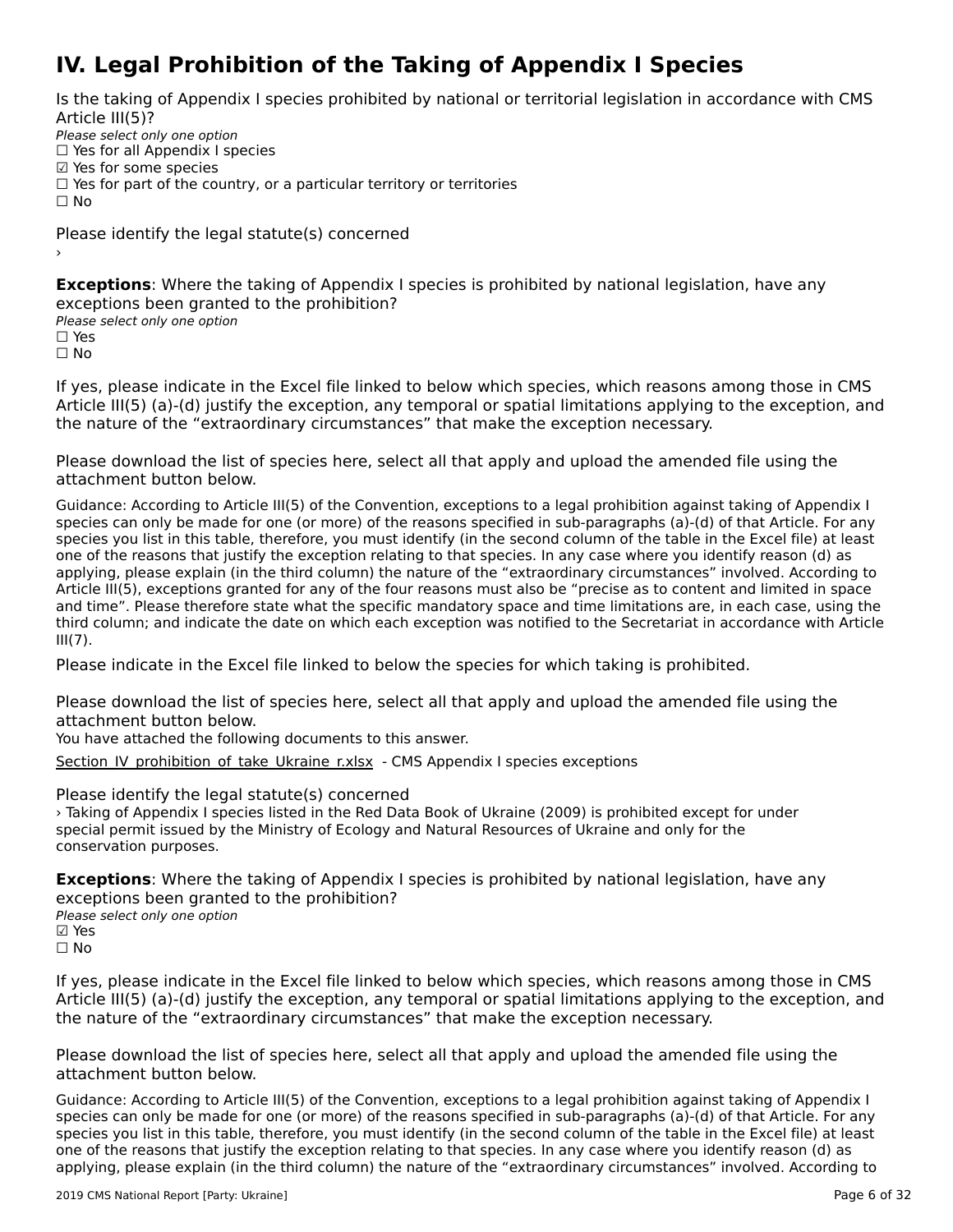Article III(5), exceptions granted for any of the four reasons must also be "precise as to content and limited in space and time". Please therefore state what the specific mandatory space and time limitations are, in each case, using the and time. The ase therefore state what the specific manuatory space and time immetions are, in each case, using the<br>It is column; and indicate the date on which each exception was notified to the Secretariat in accordance  $III(7)$ .

III(7).<br>You have attached the following documents to this answer.

[Section\\_IV\\_exceptions\\_r.xlsx](http://cms-ort.ort-production.linode.unep-wcmc.org/answers/2673658/documents/2119) - CMS Appendix I species, Ukraine, exceptions

Where the taking of all Appendix I species is not prohibited and the reasons for exceptions in Article III(5) where the taxing of an Appendix I species is not prombited and the reasons for exceptions in Articli<br>do not apply, are steps being taken to develop new legislation to prohibit the taking of all relevant

⊃peete∋.<br>Please select only one option ☑ No

Please indicate which of the following stages of development applies

ricase marcate winch o<br>Please select only one option

Prease select only one option<br>□ Legislation being considered

 $\Box$  Legislation in draft

□ Legislation in drait<br>□ Legislation fully drafted and being considered for adoption in (specify year)

′<br>□ Other

›

Please indicate in the Excel file linked to below the species for which taking is prohibited.

Please download the list of species [here](http://tinyurl.com/y4drhzs6), select all that apply and upload the amended file using the

Please identify the legal statute(s) concerned

Where the taking of all Appendix I species is not prohibited and the reasons for exceptions in Article III(5) where the taxing of an Appendix I species is not prombited and the reasons for exceptions in Articli<br>do not apply, are steps being taken to develop new legislation to prohibit the taking of all relevant

⊃peete∋.<br>Please select only one option

□ Yes<br>□ No

Please indicate which of the following stages of development applies:

ricase marcate winch o<br>Please select only one option

Prease select only one option<br>□ Legislation being considered

 $\Box$  Legislation in draft

□ Legislation in drait<br>□ Legislation fully drafted and being considered for adoption in (specify year)

☐ Other

›

Where the taking of all Appendix I species is not prohibited and the reasons for exceptions in Article III(5)<br>de not apply, are stans being taken to develop new legislation to probibit the taking of all relevants about apply, are steps being taken to develop new legislation to promint the taking or all relevant

⊃peete∋.<br>Please select only one option ים וכ<br>⊡ No

Please indicate which of the following stages of development applies: ∩ease marcace when or the<br>Please select only one option  $\Box$  Legislation being considered  $\Box$  Legislation in draft

□ Legislation in drait<br>□ Legislation fully drafted and being considered for adoption in (specify year)

☐ Other

›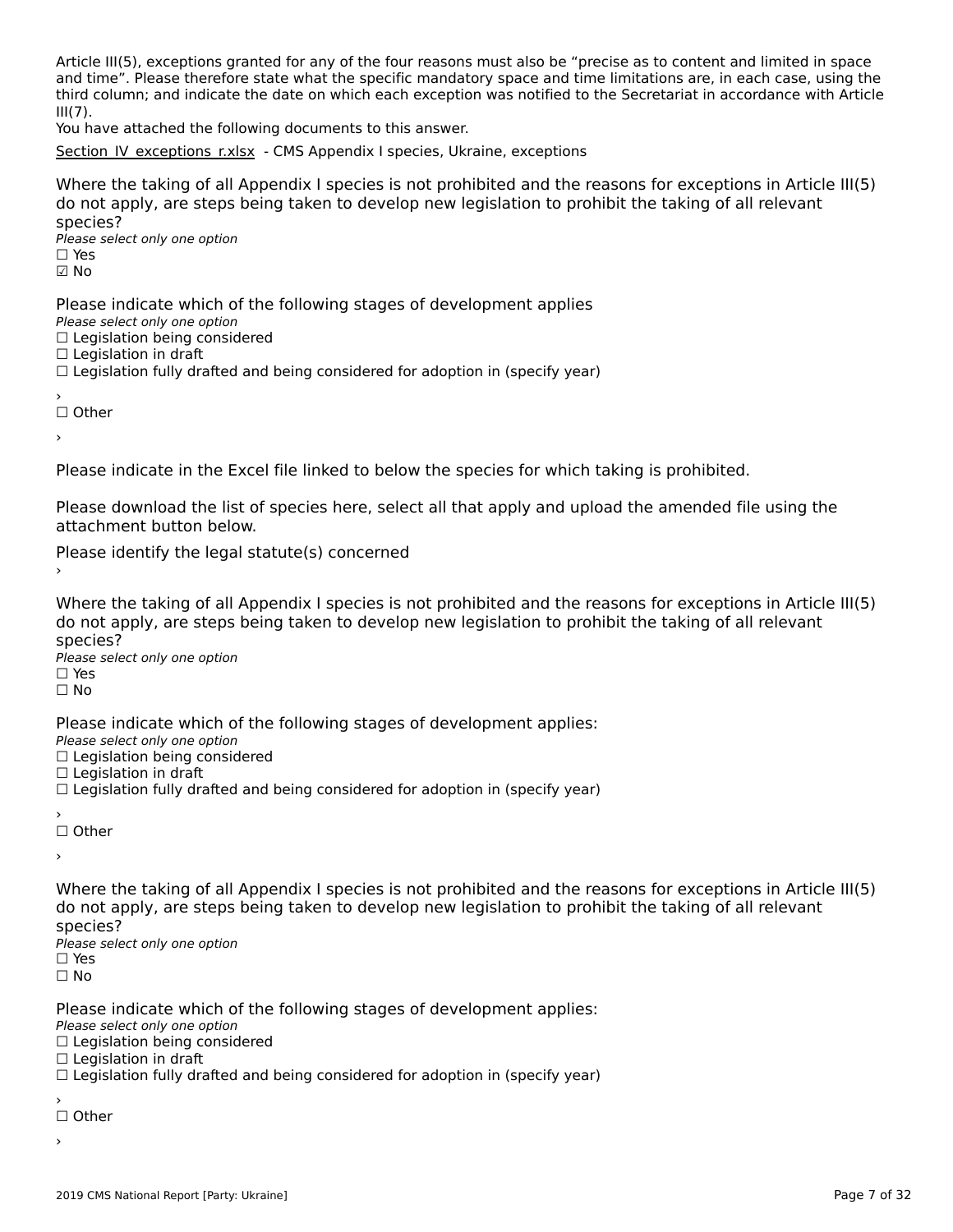Are any vessels flagged to your country engaged outside national jurisdictional limits in intentionally taking Appendix I species? Please select only one option *riease*<br>□ Yes ים וכ<br>⊡ No ☑ Don't know

Please provide more information on the circumstances of the take, including any future plans in respect of riease pro<br>such take.

›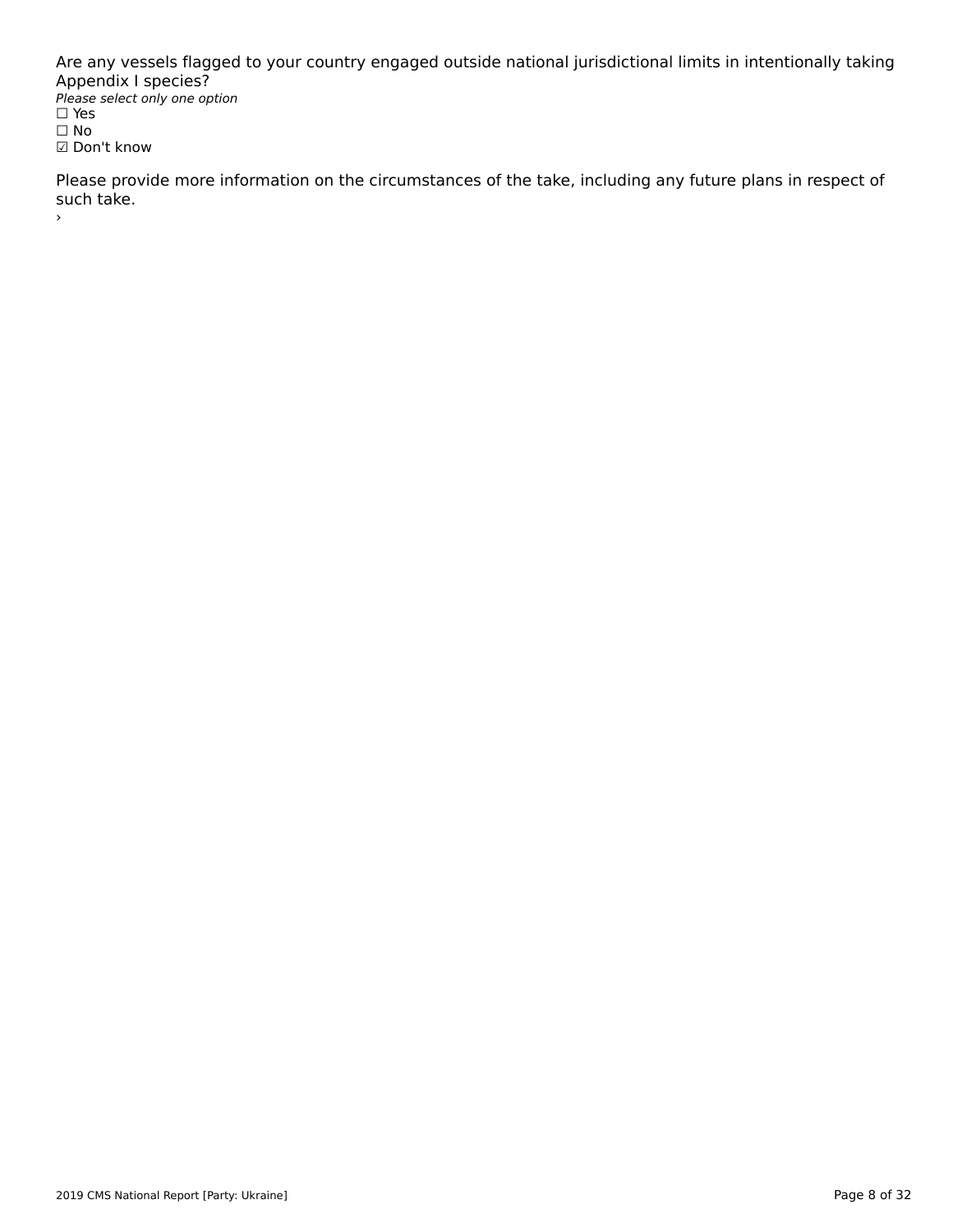#### **V. Awareness**

(SPMS Target 1: People are aware of the multiple values of migratory species and their habitats and migration systems, and the steps they can take to conserve them and ensure the sustainability of anymigration systems, and the steps they can take to conserve them and ensure the sustainability of any use.)

During the reporting period, please indicate the actions that have been taken by your country to increase people's aware liess of the Valley of Highatoly species, their happens and implation systems (note that answers given in section XVIII on SPMS Target 15 may also be relevant).

(Select all that apply).

ιθείς απιτιας αρρίγγ.<br>☑ Campaigns on specific topics

☐ Teaching programmes in schools or colleges

☑ Press and media publicity, including social media

⊠ Fress and media publicity, including social media<br>☑ Community-based celebrations, exhibitions and other events

⊠ Community-based celebrations, exmoltions<br>□ Engagement of specific stakeholder groups

□ Engagement or spec<br>☑ Special publications

☐ Interpretation at nature reserves and other sites

□ interpretation at natur<br>☑ Other (please specify)

› Annual companies on celebration of World Migratory Bird Day, European Bat Night ☐ No actions taken

### **Impact of actions**

Please indicate any specific elements of CMS COP Resolutions 11.8 (Rev. COP12) (Communication,<br>Information and Outreach Plan) and 11.9 (World Migratory Bird Day) which have been particularly taken mormation and Outleath Flah) and II.5 (World Migratory Bird Day) which have been particularly taken.<br>forward by these forward by these actions.

› World Migratory Bird Day celebration is initiated annually. This event are largely elucidated in various websites. Enclyclopaedia of Migratory Species of Wild Animaliy. This event are largely elucidated in various sites published by the end of 2019.

You have attached the following Web links/URLs to this answer.

Encyclopaedia - Presentation of Encyclopaedia of Migratory Species of Wild Animals of Ukraine

<u>And dependence</u> and succession of any supposence of inglessing operators in the running of one and<br>[WMBD - WMBD](https://menr.gov.ua/files/docs/Bioriznomanittya/Poluda_%D0%B5%D0%BD%D1%86%D0%B8%D0%BA%D0%BB%D0%BE%D0%BF%D0%B5%D0%B4%D1%96%D1%8F.ppt) tematic actions in Bohdan Khmelnytsky Melitopol State Pedagogical University

[WMBD](https://mdpu.org.ua/tematichni-zahodi-do-vsesvitnogo-dnya-migruyuchih-ptahiv/) - news on WMBD-2019

<u>WMBD</u> Reflection in the Level MENR-site

Overall, how successful have these awareness actions been in achieving their objectives? Tick one box

∩iek one box<br>Please select only one option

- $\Box$  1. Very little impact
- $□$  1. Very little line<br> $□$  2. Small impact
- $\boxtimes$  3. Good impact
- ⊠ 3. Good impact<br>□ 4. Large positive impact

☐ Not known

Please identify the main form(s) of evidence that has/have been used to make this assessment. › Overview and analysis of Internet and mass media.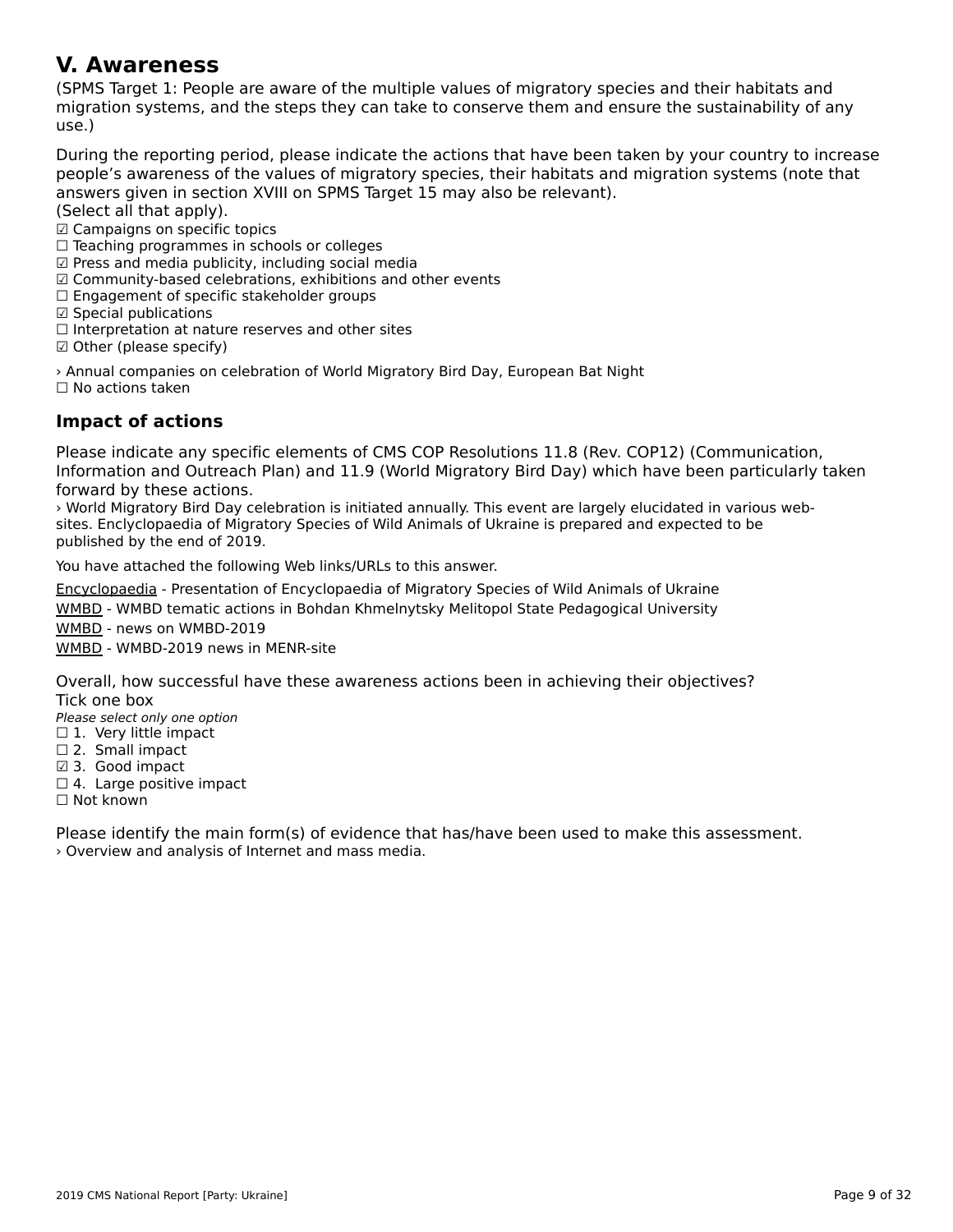#### **VI. Mainstreaming Migratory Species in Other Sectors andProcesses**<br>Processes **Processes**

(SPMS Target 2: Multiple values of migratory species and their habitats have been integrated intointernational, national and local development and poverty reduction strategies and planning processes, incernational, hational and local development and poverty reduction strategies and planning processes,<br>including on livelihoods, and are being incorporated into national accounting, as appropriate, and reporting systems.)

Does the conservation of migratory species currently feature in any national or local strategies and/or planning processes in your country relating to development, poverty reduction and/or livelihoods? pianning processes in y<br>Please select only one option

⊠ Yes<br>□ No

Please provide a short summary:

ricuse provide a short sammary.<br>The adoption of the Laws of Ukraine "On Environmental Impact Assessment" (2017) and "On Strategical Environmental Assessment" (2018) allow to take into consideration the needs and peculiarities of migratory species issues while developing of the projects in different sectors in line with requirements of the above laws

Do the 'values of migratory species and their habitats' referred to in SPMS Target 2 currently feature in any other national reporting processes in your country? ocrier rideform reporting<br>Please select only one option ☑ Yes☐ No

Please provide a short summary:

› Reporting to the Bern Convention on the Emerald Network Development includes mirgatory species and habitats as many Emerald Network sites are importsnt for these s[ecies

Describe the main involvements (if any) of non-governmental organizations and/or civil society in the conservation of migratory species in your country.

› WWF-Ukraine is involved in the sturgeon conservation, having prepared CITES Identification Guide for s www.fokraine is involved in the sturgeon conservation, having prepared CrrL5 identification Guide for<br>sturgeons in Ukrainian for enforcement agencies. WWF-Ukraine has organized several workshops on the sturgeons in Okrainian for enforcement agencies. WWI-OKraine has organized several workshops on the<br>sturgeon conservation, for istance, for CITES Management and Scientific Authorities and enforcement bodies of the sturgeon range states to enhance cooperation and concerted actions on the sturgeons conservation, for or the stargeon range states to enhance cooperation and concerted actions on the stargeons conservation, for<br>Ukrainian law enforcement agencies involved in sturgeon conservation, breeding and use. WWF-Ukraine have implemented project on the conservation sturgeons.

implemented project on the conservation sturgeons.<br>There is on-going cooperation on the bird conservation, especially Black Stork Ciconia nigra with Western Ukrainian Ornitological Society.

You have attached the following Web links/URLs to this answer.

Black Sea project - Endorsement of the Black Stork Action Plan

**[Black Stork projec](https://day.kyiv.ua/uk/article/cuspilstvo/dorozhnya-karta-dlya-chornogo-leleky)t** Endorsement of the Black Stork<br>Black Stork project - Status of Black Stork project

**EXERCT STEPS OF STATES OF STATE CONFIDENCE**<br>[WWF project on st](http://www.nas.gov.ua/UA/Messages/news/Pages/View.aspx?MessageID=4121)[urgeon](https://danube-sturgeons.org/one-year-of-project-work-with-fishing-communities-for-sturgeons-a-monitoring-visit-in-ukraine/) - Activities of WWF on the sturgeons conservation

[Workshop](https://danube-sturgeons.org/national-ukrainian-workshop-for-law-enforcement-agencies-on-the-legal-framework-for-protection-of-wild-sturgeons/) - National Ukrainian workshop for law enforcement agencies

Describe the main involvements (if any) of the private sector in the conservation of migratory species in your country.

› Private sectors mostly involved on case by case basis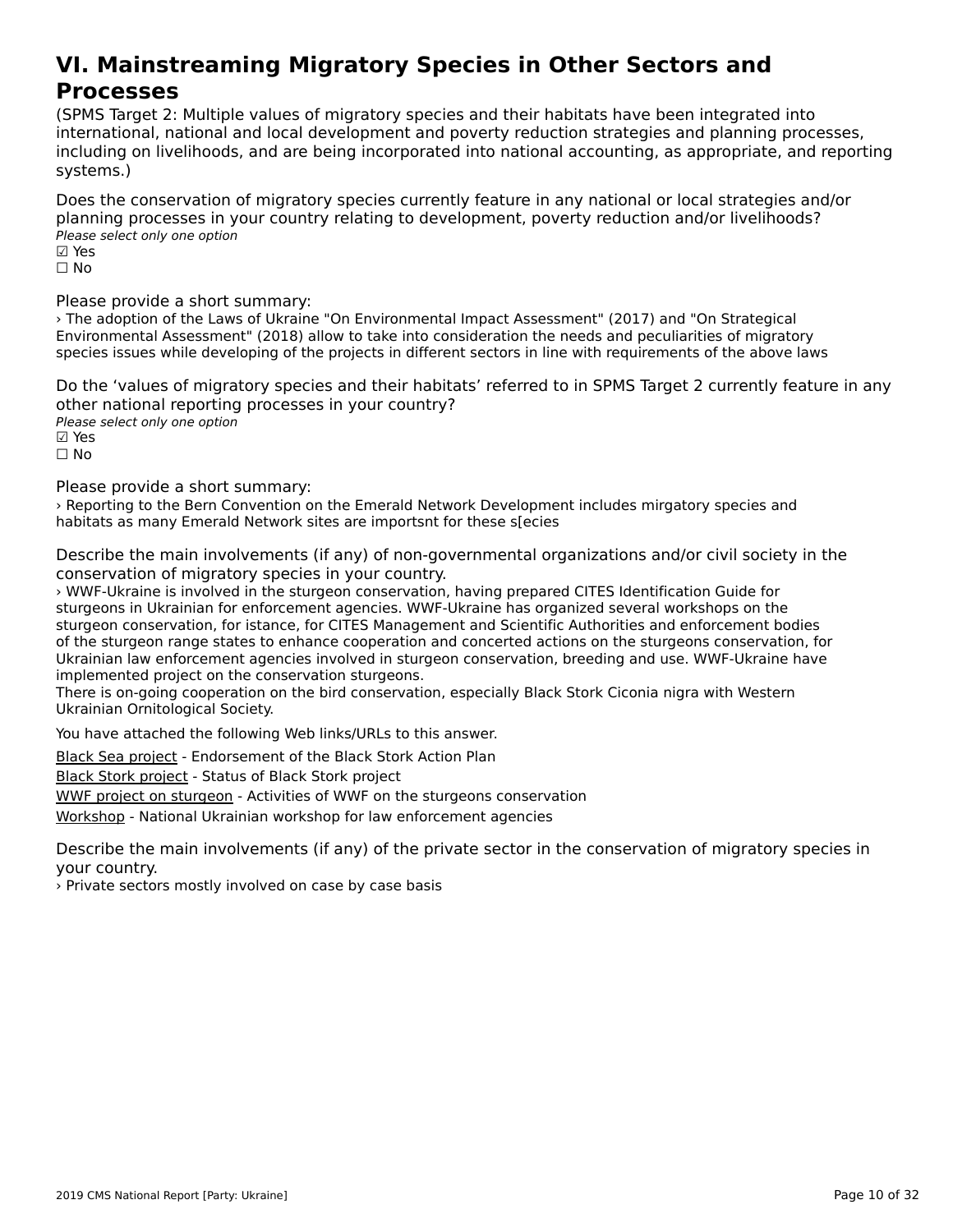# **VII. Governance, Policy and Legislative Coherence**

(SPMS Target 3: National, regional and international governance arrangements and agreements affecting migratory species and their migration systems have improved significantly, making relevant policy,lingratory species and their migration systems nave improved significantly, making relevant polic<sub>i</sub><br>legislative and implementation processes more coherent, accountable, transparent, participatory, equitable and inclusive.)

Have any governance arrangements affecting migratory species and their migration systems in your country, or in which your country participates, improved during the reporting period? country, or m wmcn you<br>Please select only one option

⊠ Yes

☐ No, but there is scope to do so

□ No, but there is scope to do so<br>□ No, because existing arrangements already satisfy all the points in Target 3

You have attached the following Web links/URLs to this answer.

[Law on Environmental Impact Assessment](https://zakon.rada.gov.ua/laws/show/2059-19) - Text of the Law **EXAL SACE INTERNATIONS INTERNATIONS CONSUMING THE CONSUMING SEA GUIDELINES**<br>[SEA guidelines](https://menr.gov.ua/files/docs/nakazy/2018/nakaz_296.pdf) - MENR's guidelines of strategic environmental assessment **[Law on Strategic Environmental Assessment](https://zakon3.rada.gov.ua/laws/show/2354-19)** - Text of the Law

#### Please provide a short summary:

› There are the Laws of Ukraine "On Environmental Impact Assessment" (2017) and "On Strategic Environmental Assessment adopted by the Parliament of Ukraine (Verkhovna Rada of Ukraine). There should be SEA conducted on the impact of the projects on infractructure and other developmets on environment and be SEA conducted on the imp<br>biodiversity as its component

To what extent have these improvements helped to achieve Target 3 of the Strategic Plan for Migratory Species (see text above)? Tick one box.

Please select only one option

- riease select only one option<br>□ 1. Minimal contribution
- $\boxtimes$  2. Partial contribution
- ⊠ 2. Fartial contribution<br>□ 3. Good contribution □ 5. Good contribution<br>□ 4. Major contribution
- ☐ Not known

Please describe briefly how this assessment was made › Analysis of SEA and EIA of the projects

Has any committee or other arrangement for liaison between different sectors or groups been established<br>at national or other territorial level in your country that addresses CMS implementation issues? at national or other territorial level in your country that addresses CMS implementation issues?

Guidance: There is no fixed model for what these arrangements may involve, and it is for each Contracting Party to decide what best suits its own circumstances. Examples could include a steering group that includes representatives of territorial administration authorities, a coordination committee that involves the lead government department (e.g. environment) working with other departments (e.g. agriculture, industry); a forum that brings together government and NGOs; a liaison group that links with business and private sector interests; a stakeholder forum involving representatives of indigenous and local communities; a coordination team that brings together the National Focal Points for each of the biodiversity-related MEAs to which the country is a Party (see also question VII.3); or any other appropriate mechanism. These mechanisms may be specifically focused on migratory species issues, or they may appropriate mechanism. These mechanisms may be specifically focused on imigratory species issues, or they may<br>address CMS implementation in conjunction with related processes such as NBSAP coordination, a National Ramsar Committee, etc. The Manual for National Focal Points for CMS and its Instruments

(https://www.cms.int/sites/default/files/basic\_page\_documents/Internet\_english\_09012014.pdf ) may be helpful in giving further context for this.

Please select only one option riease<br>☑ Yes ☐ No

Please provide a short summary:

› There is Ramsar Coordination Council established involving representatives of different governmental bodies, NGO, scientific institutions which considers substantial issues relevant to the designation of Ramsar boules, NGO, scientific institutions which considers substantial issues relevant to the di<br>sites which are important habitats of migratory waterbirs listed in the CMS appendices

You have attached the following Web links/URLs to this answer.

MENR order - Update on the composition of the Ramsar Coordination Council and the Plan on implememnation of **PILING OTCOL** - Opdate on the compt<br>[Ramsar Con](http://consultant.parus.ua/?doc=0A49W2ECAE)vention for 2016-2021

[MENR order](https://zakon.rada.gov.ua/rada/show/v0351737-12) - MENR order on establishment of Ramsar Coordination Council

Does collaboration between the focal points of CMS and other relevant Conventions take place in your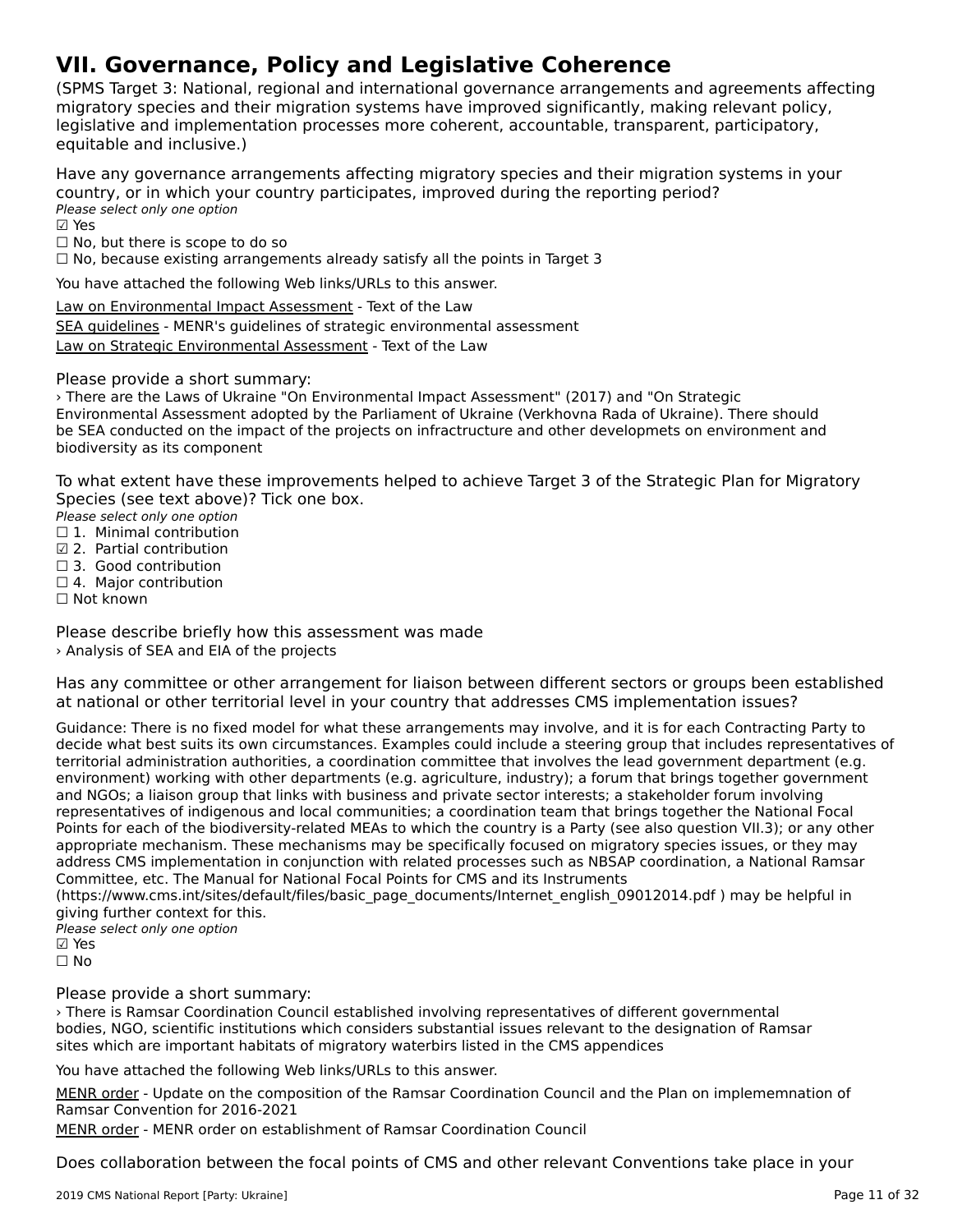country to develop the coordinated and synergistic approaches described in paragraphs 23-25 of CMS COP Resolution 11.10 (Rev. COP12) (Synergies and partnerships)? resolution *ifflied* (rev. )<br>Please select only one option ☑ Yes☐ No

Please provide a short summary: I lease provide a short summary.<br>> Focal points of CMS and other relevant international treaties used to be in the same governmental body and there is a cooperation between them

Has your country or any jurisdictional subdivision within your country adopted legislation, policies or action plans that promote community involvement in conservation of CMS-listed species? Please select only one option *riease*<br>□ Yes ☑ No

Please identify the legislation, policies or action plans concerned: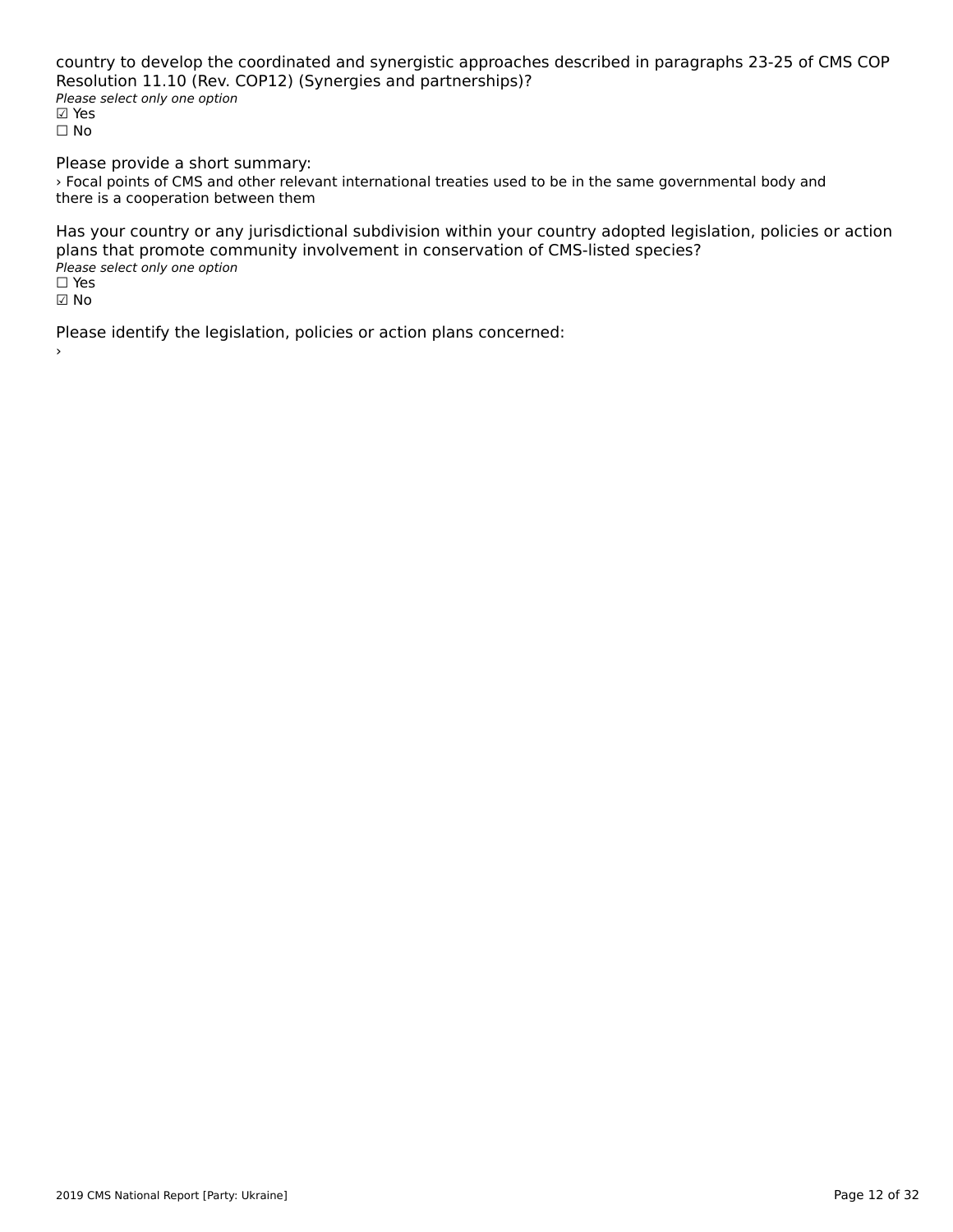#### **VIII. Incentives**

(SPMS Target 4: Incentives, including subsidies, harmful to migratory species, and/or their habitats are כדיום ומונסות iarget 4. Incentives, including subsidies, naminal to migratory species, and/or their nabitats are<br>eliminated, phased out or reformed in order to minimize or avoid negative impacts, and positive incentives eminiaced, phased out of reformed in order to minimize or avoid negative impacts, and positive incenti<br>for the conservation of migratory species and their habitats are developed and applied, consistent with engagements under the CMS and other relevant international and regional obligations and commitments.)

Has there been any elimination, phasing out or reforming of harmful incentives in your country resulting in benefits for migratory species?

Please select only one option ☐ Yes☑ Partly / in some areas⊠ raitiy / iii some areas<br>□ No, but there is scope to do so □ No, but there is scope to do so<br>□ No, because no such incentives have existed

Please indicate what measures were implemented and the time-periods concerned.

Please indicate what measures were implemented and the time-periods concerned. › According to the Decree of the Cabinet of Ministers of Ukraine N 555 of 27 July 1995 "Sanitary Rules in the Forests of Ukraine (1995 as amended in 2013, 2016) it is prohibited to have sanitary related activities around nests of the birds of prey (radius id 500 m) and the Black Stork (radius 1000 m). According to the MENR Order nests of the birds of prey (radius id 500 m) and the black Stork (radius 1000 m). According to the MENK G<br>N 557 of 29 December 2016 the same area around the nests of birds have been established in protected areas. Similar orders had been adopted in various regions of Ukraine. Recommendations on how to create areas. protected zones around the nests of various bird species in nature hav been developed by a NGO.

You have attached the following Web links/URLs to this answer.

[Recommendations](http://ecoethics.ru/wp-content/uploads/2017/02/Ohoronni-dilyanki-navkolo-gnizd-2017.pdf) - Recommendations on how to create protected zones around the nests of different bird species in

.........<br>MENR Order - MENR Order N 557 of 29 December 2016 "On Additional Measures on the Conservation of Rare and **ENLING OTGET** - MLING OTGET IN 337 OF 29 Dece<br>[Endangered](https://menr.gov.ua/files/uploads/nakaz_557_29122016.pdf) Species of Plants and Animals"

Has there been development and/or application of positive incentives in your country resulting in benefits rias there been develo<br>for migratory species?

Please select only one option ☑ Yes

☐ Partly / in some areas

□ Fartly / iii some areas<br>□ No, but there is scope to do so

□ No, but there is scope to do so<br>□ No, because there is no scope to do so

Please indicate what measures were implemented and the time-periods concerned.

› Action plan on the Black Stork (Ciconia nigra) is adopted in 2019. The analysis of current state of populationsof waterbirds listed in AEWA and in the Red Data Book of Ukraine had been performed in 2018. Two projects on cetaceans under support of ACCOBAMS have been implemented during 2017-2019. In the framework of EMBLAS-Plus project a survey of cetaceans have been conducted in 2019

You have attached the following Web links/URLs to this answer.

Cetaceans Survey - Cetaceans survey in the Black Sea in 2019

**[Cadastre - State C](https://marineconnection.org/aerial-survey-of-black-sea-dolphins-announced/)adastre for Animal Kingdom (2018)** 

**[Black Stork Action Plan](https://menr.gov.ua/files/docs/nakazy/2019/nakaz_102.pdf) - Action Plan on the Conservation of Black Stork** 

Please indicate what measures were implemented and the time-periods concerned.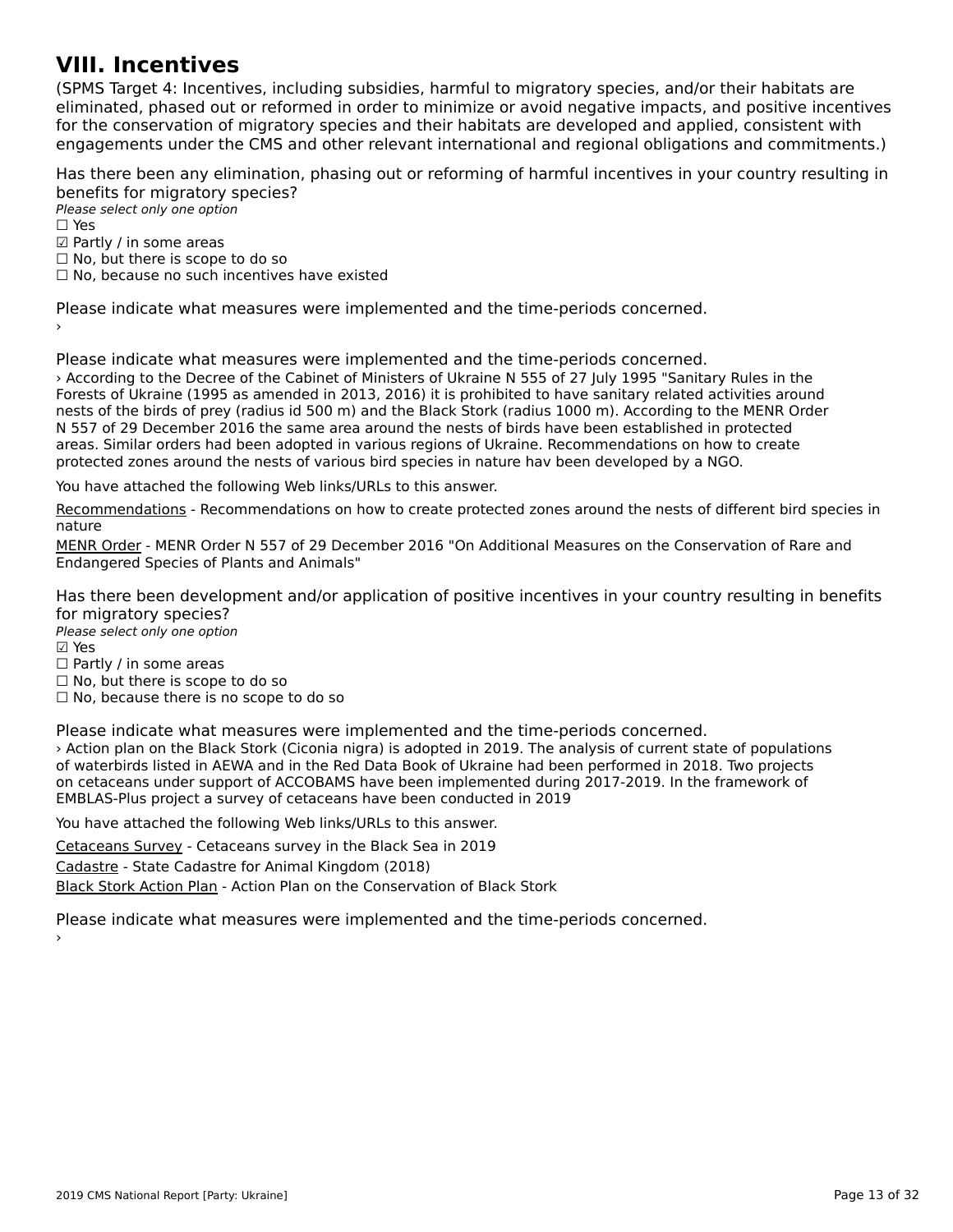# **IX. Sustainable Production and Consumption**

(SPMS Target 5: Governments, key sectors and stakeholders at all levels have taken steps to achieve or have implemented plans for sustainable production and consumption, keeping the impacts of use of natural resources, including habitats, on migratory species well within safe ecological limits to promote the favourable conservation status of migratory species and maintain the quality, integrity, resilience, and ecological connectivity of their habitats and migration routes.)

During the reporting period, has your country implemented plans or taken other steps concerning sustainable production and consumption which are contributing to the achievement of the results defined in SPMS Target 5?in SPMS Target 5?

Please select only one option ☑ Yes☐ In development / planned ☐ No

Please describe the measures that have been planned, developed or implemented › Consumption of migratory huntable bird species is based on shooting norms annualy adopted by the Ministry of Ecology and Natural Resources and State Agency of Forest Resorces

You have attached the following Web links/URLs to this answer.

[Norms of hunting birds taking](https://zakon.rada.gov.ua/laws/show/z0861-18) - MENR order to establish norms for hunting birds taking

Please describe what evidence exists to show that the intended results of these measures are being

› Annual statistical data provided by hunting associations on the number of the huntable birds.

Please describe the measures that have been planned, developed or implemented  $\,$ 

Please describe what evidence exists to show that the intended results of these measures are being achieved.›

What is preventing progress?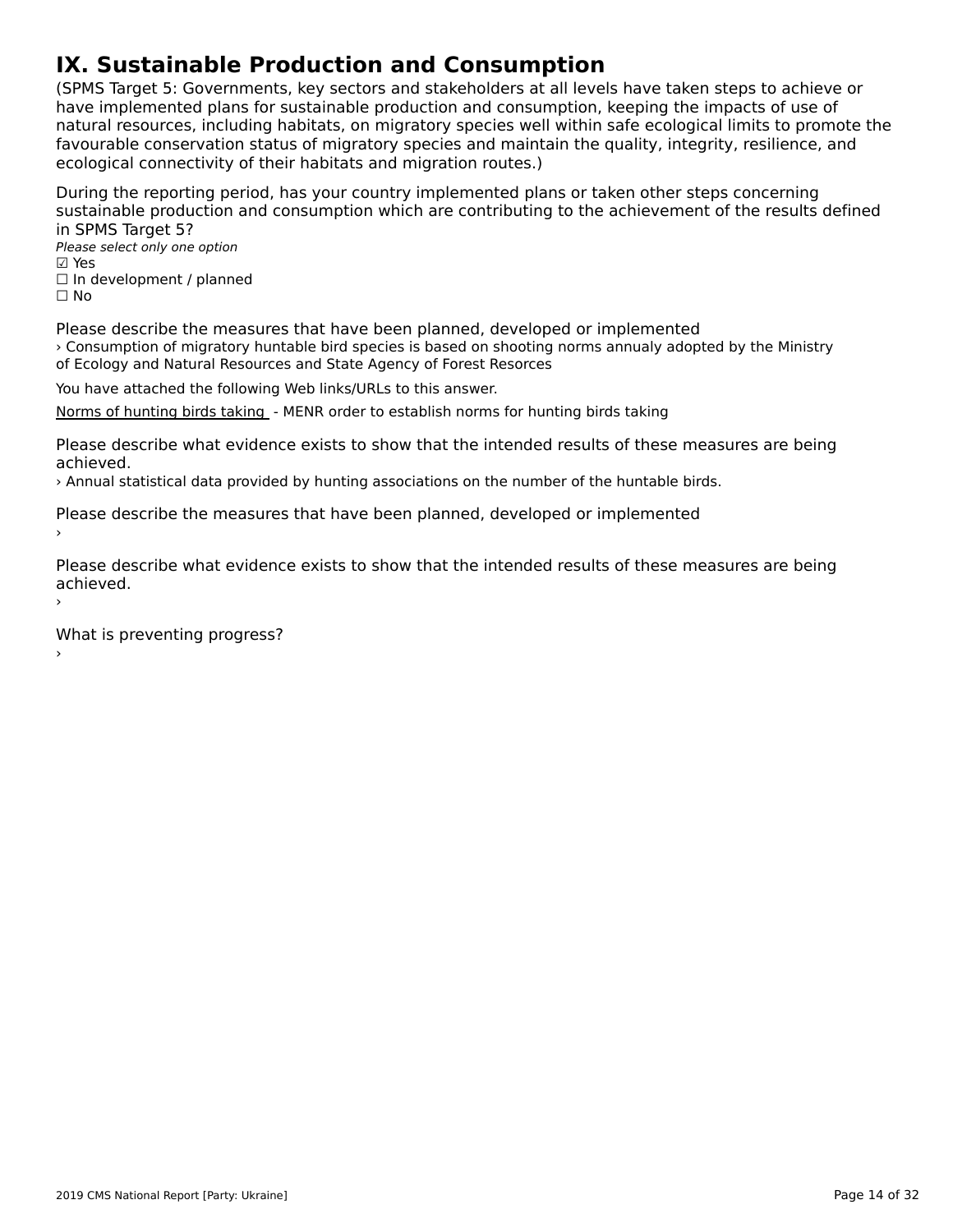#### **X. Threats and Pressures Affecting Migratory Species; Including Obstacles to MigrationObstacles to Migration**

(SPMS Targets 6+7: Fisheries and hunting have no significant direct or indirect adverse impacts onוסו כאיראכן, וואס הארטייט וואס ומילכל וואס הארטייט ווערכל מסיפור וואס מארטייט ווערכל מסיפור וואס מארטייט ווערכ<br>migratory species, their habitats or their migration routes, and impacts of fisheries and hunting are within migratory species, their nabitats of their migration routes, and impacts or ilsheries and numing a<br>safe ecological limits; Multiple anthropogenic pressures have been reduced to levels that are not sale ecological limits, Multiple antihopogenic pressures have been reduced to levels that are not<br>detrimental to the conservation of migratory species or to the functioning, integrity, ecological connectivity and resilience of their habitats.)

#### **Which of the following pressures on migratory species or their habitats are having an adverse impact in your country on migratory species included in the CMS Appendices?**

Guidance: This question asks you to identify the important pressures that are reliably known to be having an actual adverse impact on CMS-listed migratory species at present. Please avoid including speculative an actual auverse impact on civis-listed migratory species at present. Flease avoid including speculative<br>information about pressures that may be of some potential concern but whose impacts have not yet been demonstrated.

Please note that, consistent with the terms of the Convention, "in your country" may in certain circumstances include areas outside national jurisdictional limits where the activities of any vessels flagged ch curristances include areas<br>to your country are involved.

Direct killing and taking

|                              | Species/species groups affected (please provide names and<br>indicate whether Appendix I and/or Appendix II); and any other<br>details | Overall relative severity of impact<br>$1 =$ severe<br>$2 =$ moderate<br>$3 =$ low |
|------------------------------|----------------------------------------------------------------------------------------------------------------------------------------|------------------------------------------------------------------------------------|
| Illegal hunting              | Anseriformes, Charadriiformes, App. II                                                                                                 |                                                                                    |
| Legal hunting                | Anseriformes, Charadriiformes, App. II                                                                                                 |                                                                                    |
| Other harvesting and<br>take |                                                                                                                                        |                                                                                    |
| Illegal trade                |                                                                                                                                        |                                                                                    |
| Deliberate poisoning         | Some cases have been recorded for wild geese because of pesticide<br>poisoning                                                         |                                                                                    |

### Bycatch

|         | Species/species groups affected (please provide names and<br>indicate whether Appendix I and/or Appendix II); and any other<br>details | Overall relative severity of impact<br>$1 =$ severe<br>$2 =$ moderate<br>$3 =$ low |
|---------|----------------------------------------------------------------------------------------------------------------------------------------|------------------------------------------------------------------------------------|
| Bycatch | Cetaceans, sturgeons                                                                                                                   |                                                                                    |

#### Collisions and electrocution

|                  | Species/species groups affected (please provide names and<br>indicate whether Appendix I and/or Appendix II); and any other<br>details | Overall relative severity of impact<br>$1 =$ severe<br>$2 =$ moderate<br>$3 = low$ |
|------------------|----------------------------------------------------------------------------------------------------------------------------------------|------------------------------------------------------------------------------------|
| Electrocution    | Otis tarda                                                                                                                             |                                                                                    |
| Wind turbines    | Lack of data                                                                                                                           |                                                                                    |
| Other collisions | Lack of data                                                                                                                           |                                                                                    |

#### Other mortality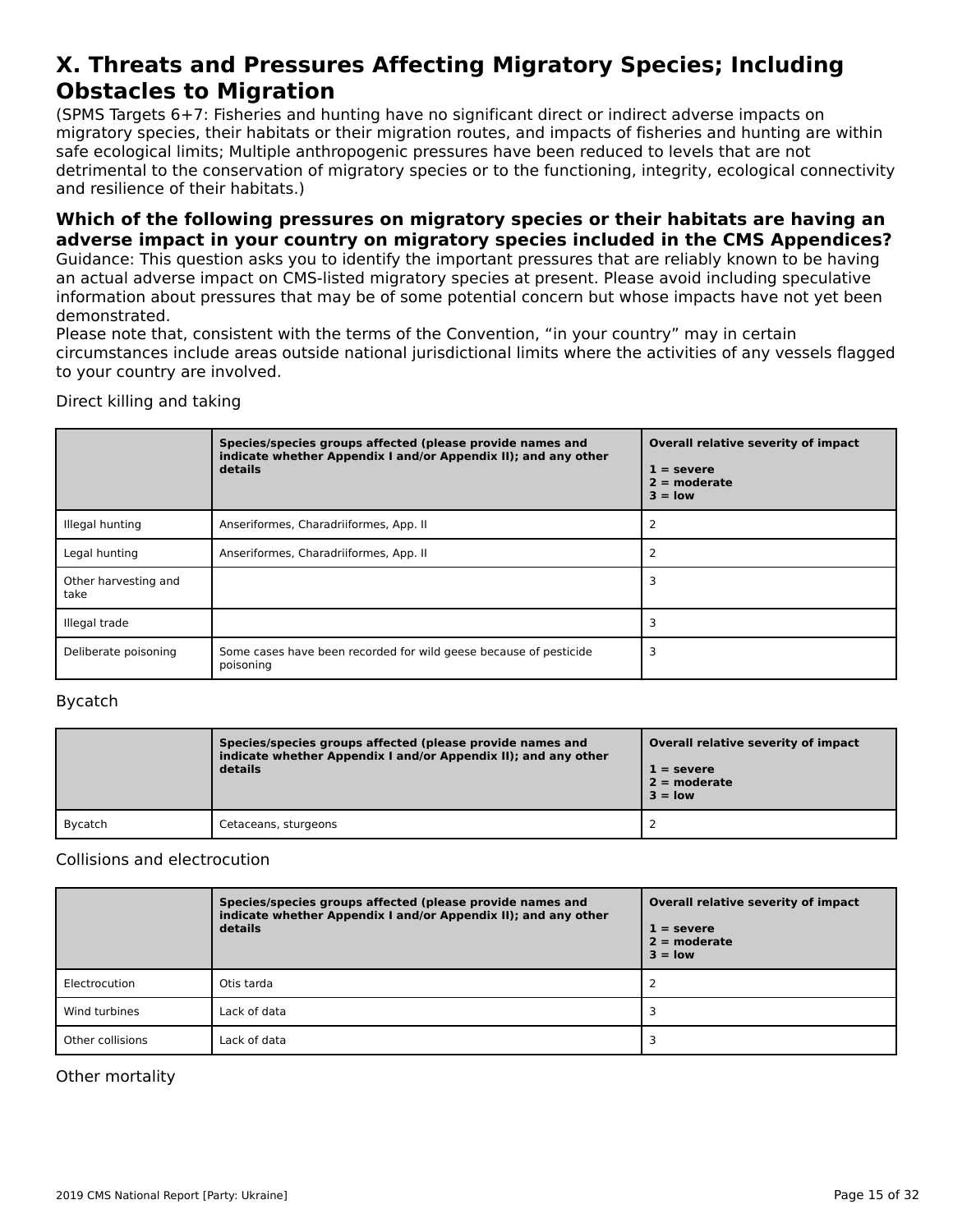|                                  | Species/species groups affected (please provide names and<br>indicate whether Appendix I and/or Appendix II); and any other<br>details | Overall relative severity of impact<br>$1 =$ severe<br>$2 = moderate$<br>$3 = low$ |
|----------------------------------|----------------------------------------------------------------------------------------------------------------------------------------|------------------------------------------------------------------------------------|
| Predation                        | Lack of data                                                                                                                           |                                                                                    |
| <b>Disease</b>                   | Lack of data                                                                                                                           |                                                                                    |
| Accidental/indirect<br>poisoning | <b>Bats</b>                                                                                                                            |                                                                                    |
| Unexplained stranding<br>events  | Lack of data                                                                                                                           |                                                                                    |

#### Alien and/or invasive species

|                                  | Species/species groups affected (please provide names and<br>indicate whether Appendix I and/or Appendix II); and any other<br>details | Overall relative severity of impact<br>$1 =$ severe<br>$2 =$ moderate<br>$3 =$ low |
|----------------------------------|----------------------------------------------------------------------------------------------------------------------------------------|------------------------------------------------------------------------------------|
| Alien and/or invasive<br>species | Lack of data                                                                                                                           |                                                                                    |

#### Disturbance and disruption

|                  | Species/species groups affected (please provide names and<br>indicate whether Appendix I and/or Appendix II); and any other<br>details | Overall relative severity of impact<br>$1 =$ severe<br>$2 =$ moderate<br>$3 =$ low |
|------------------|----------------------------------------------------------------------------------------------------------------------------------------|------------------------------------------------------------------------------------|
| Disturbance      | Chiroptera                                                                                                                             |                                                                                    |
| Light pollution  | Lack of data                                                                                                                           |                                                                                    |
| Underwater noise | Lack of data, cetaceans                                                                                                                |                                                                                    |

#### Habitat destruction/degradation

|                                                       | Species/species groups affected (please provide names and<br>indicate whether Appendix I and/or Appendix II); and any other<br>details | Overall relative severity of impact<br>$1 =$ severe<br>$2 = moderate$<br>$3 = low$ |
|-------------------------------------------------------|----------------------------------------------------------------------------------------------------------------------------------------|------------------------------------------------------------------------------------|
| Habitat loss/destruction<br>(including deforestation) | Most of the species                                                                                                                    | 1                                                                                  |
| Habitat degradation                                   | Most of the species                                                                                                                    | 2                                                                                  |
| Mineral<br>exploration/extraction                     | Lack of Data                                                                                                                           | 3                                                                                  |
| Unsustainable<br>land/resource use                    | landbirds                                                                                                                              | 2                                                                                  |
| Urbanization                                          | Lack of data                                                                                                                           | 3                                                                                  |
| Marine debris (including<br>plastics)                 | cetaceans                                                                                                                              | 2                                                                                  |
| Other pollution                                       | Lack of data                                                                                                                           | 3                                                                                  |
| Too much/too little water                             | Lack of data                                                                                                                           | 3                                                                                  |
| Fire                                                  | Lack of data                                                                                                                           | 3                                                                                  |
| Physical barriers                                     | Lack of data                                                                                                                           | 3                                                                                  |

#### Climate change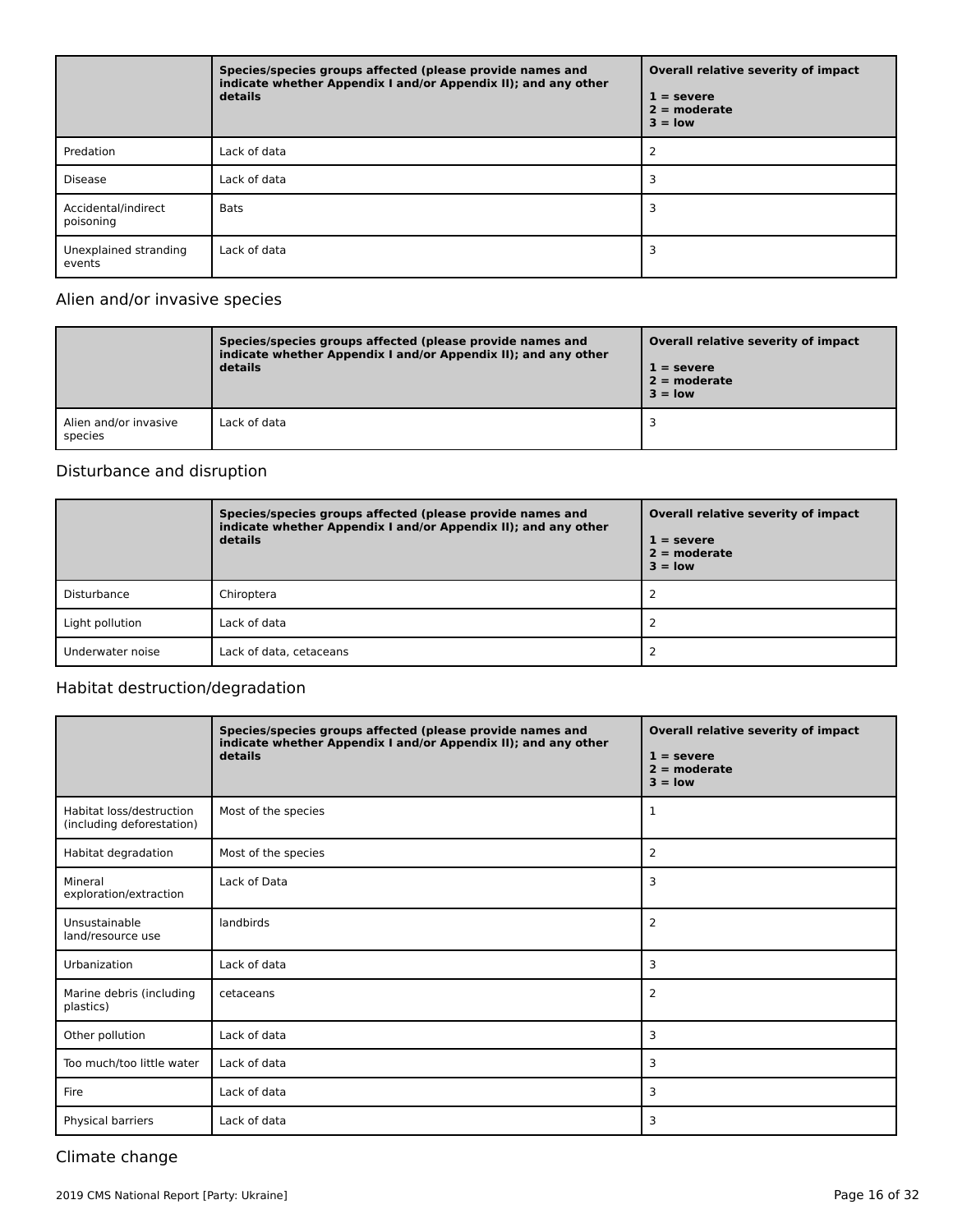|                | Species/species groups affected (please provide names and<br>indicate whether Appendix I and/or Appendix II); and any other<br>details | Overall relative severity of impact<br>$1 =$ severe<br>$2 =$ moderate<br>$3 =$ low |
|----------------|----------------------------------------------------------------------------------------------------------------------------------------|------------------------------------------------------------------------------------|
| Climate change | Lack of data                                                                                                                           |                                                                                    |

#### Levels of knowledge, awareness, legislation, management etc.

|                                           | Species/species groups affected (please provide names and<br>indicate whether Appendix I and/or Appendix II); and any other<br>details | Overall relative severity of impact<br>$1 =$ severe<br>$2 =$ moderate<br>$3 =$ low |
|-------------------------------------------|----------------------------------------------------------------------------------------------------------------------------------------|------------------------------------------------------------------------------------|
| Lack of knowledge                         | Birds, bats                                                                                                                            |                                                                                    |
| Inadequate legislation                    | <b>Bats</b>                                                                                                                            |                                                                                    |
| Inadequate enforcement<br>of legislation  | birds, sturgeons, cetaceans                                                                                                            |                                                                                    |
| Inadequate<br>transboundary<br>management | birds                                                                                                                                  |                                                                                    |

#### Other (please specify)

| Species/species groups affected (please provide names and<br>indicate whether Appendix I and/or Appendix II); and any other<br>details | Overall relative severity of impact<br>$1 =$ severe<br>$2 =$ moderate<br>$3 = low$ |
|----------------------------------------------------------------------------------------------------------------------------------------|------------------------------------------------------------------------------------|
|                                                                                                                                        |                                                                                    |
|                                                                                                                                        |                                                                                    |
|                                                                                                                                        |                                                                                    |
|                                                                                                                                        |                                                                                    |
|                                                                                                                                        |                                                                                    |

What are the most significant advances that have been made since the previous report in countering any what are the most significant advances that have been made since the pressures identified above? (Identify the pressures concerned).

› 271 Emerald Network Sites have been identified in Ukraine and adopted by the Standing Committee of the Bern Conventions. The Laws of Ukraine "On Environmental Impact Assessment" (2017) and "On Strategical Bern conventions. The Laws of Okraine "On Environmental impact Assessment" (2017) and "On Strate<br>Environmental Assessment" had been adopted by the Parliament of Ukraine. Draft Law of Ukraine "On

You have attached the following Web links/URLs to this answer.

[Draft Law](https://menr.gov.ua/projects/150/) - Draft Law of Ukraine "On Emerald Network sites"

**EXALMAN** STAR Law of Shearts for Emerald restromances<br>[List of Emerald sites in Ukraine](https://rm.coe.int/updated-list-of-officially-adopted-emerald-sites-november-2018-/16808f184d) - List of Emerald sites of Ukraine adopted by the Standing Committe of the Bern Convention

Emerald Network - Emerald Network Viewer

**[Emerald Network](http://emerald.eea.europa.eu) - Emerald Network from Divident**<br>Emerald Network - Emerald Network in Ukraine

What are the most significant negative trends since the previous report concerning the pressures identified what are the most significant negative tref<br>above? (Identify the pressures concerned). › Not assessed

Have you adopted new legislation or other domestic measures in the reporting period in response to CMS<br>Article III(4) (b) ("Parties that are Penne States of a migratory species listed in Appendix I shall endeavor Article III(4) (b) ("Parties that are Range States of a migratory species listed in Appendix I shall endeavor ... Article in(4) (b) (Traities that are Narge States or a migratory species instead in Appendix Fishan ender<br>to prevent, remove, compensate for or minimize, as appropriate, the adverse effects of activities or obstacles that seriously impede or prevent the migration of the species")? Please select only one option riease<br>☑ Yes ☐ No

Please give the title or other reference (and date) for the measure concerned: › The Laws of Ukraine "On Environmental Impact Assessment" (2017) and "On Strategical Environmental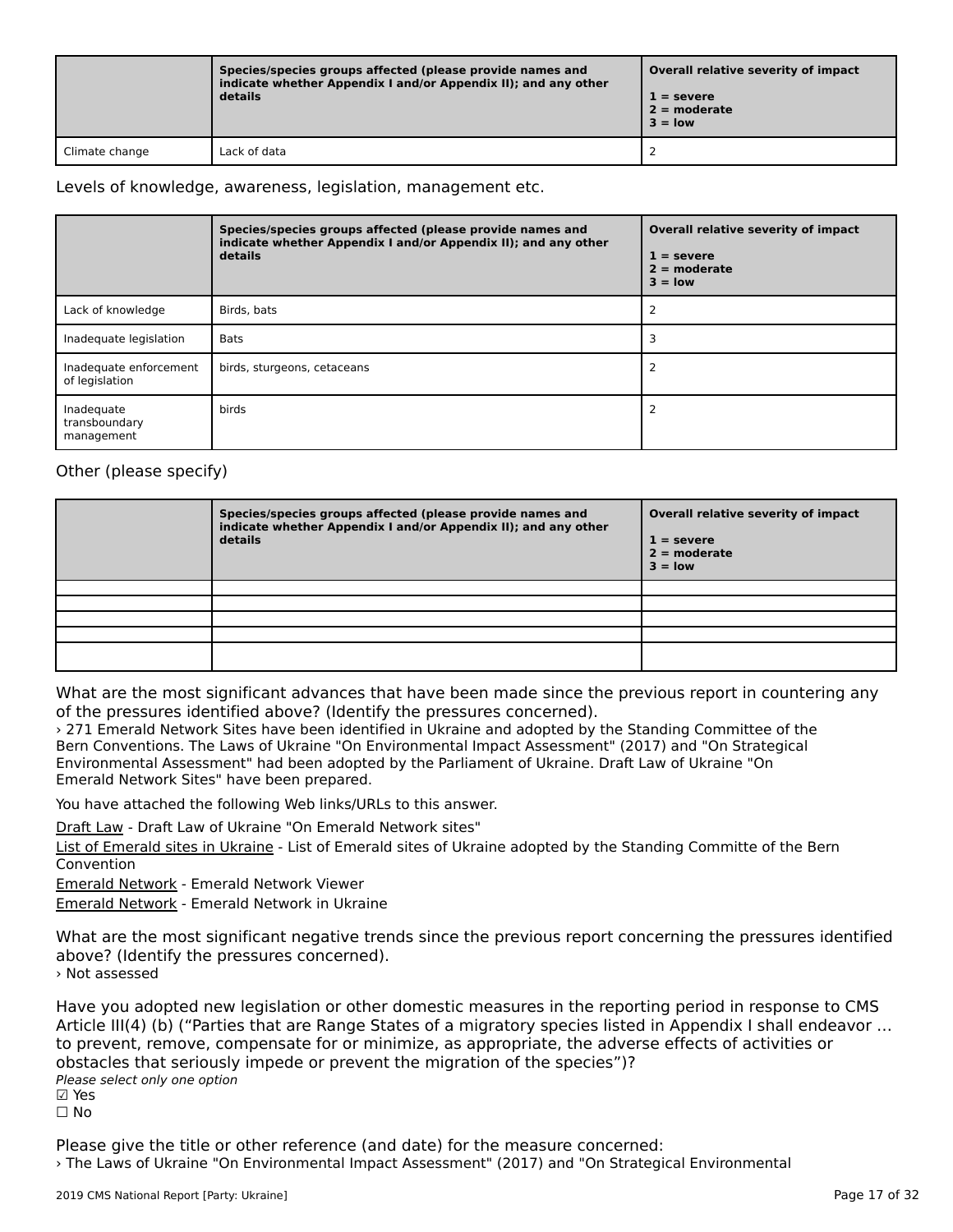Assessment" had been adopted by the Parliament of Ukraine

Please add any further comments on the implementation of specific provisions in relevant CMS COP Resolutions, including for example:

Resolution 12.22 on by-catch.

Resolution 12.14 on underwater noise.

Resolution 12.20 on marine debris.

Resolution 7.3 (Rev. COP12) on oil pollution

Resolution 11.22 (Rev. COP12)on live captures of cetaceans (and Decision 12.48).

Resolutions 7.5 (Rev. COP12)and 11.27 (Rev. COP12)on renewable energy.

Resolutions 7.4 and 10.11 on power lines and migratory birds.

Resolution 11.15 (Rev. COP12) on poisoning of migratory birds.

Resolution 11.16 (Rev. COP12) on illegal killing, taking and trade of migratory birds (and Decision 12.26).

Resolution 11.31 on wildlife crime.

Resolution 12.21 on climate change (and Decision 12.72).

Resolution 11.28 on invasive alien species.

Resolution 12.6 on wildlife disease.

Resolution 12.25 on conservation of intertidal and coastal habitats. Resolution 10.2 on conservation emergencies

Resolution 7.2 (Rev. COP12) on impact assessment.

› In the framework of Emblas-Plus project a status of debris distribution in the Black Sea has been assessed. There were no intentional live capture of cetaceans during reporting period. A draft Strategy on Invasive Alien<br>There were no intentional live capture of cetaceans during reporting period. A draft Strategy on Invasive Alie Species in Ukraine is prepared in 2019. The Law of Ukraine "On Environmental Impact Assessment" had been Species in Oxialite is prepared in 2019. The La<br>adopted by the Parliament of Ukraine in 2017.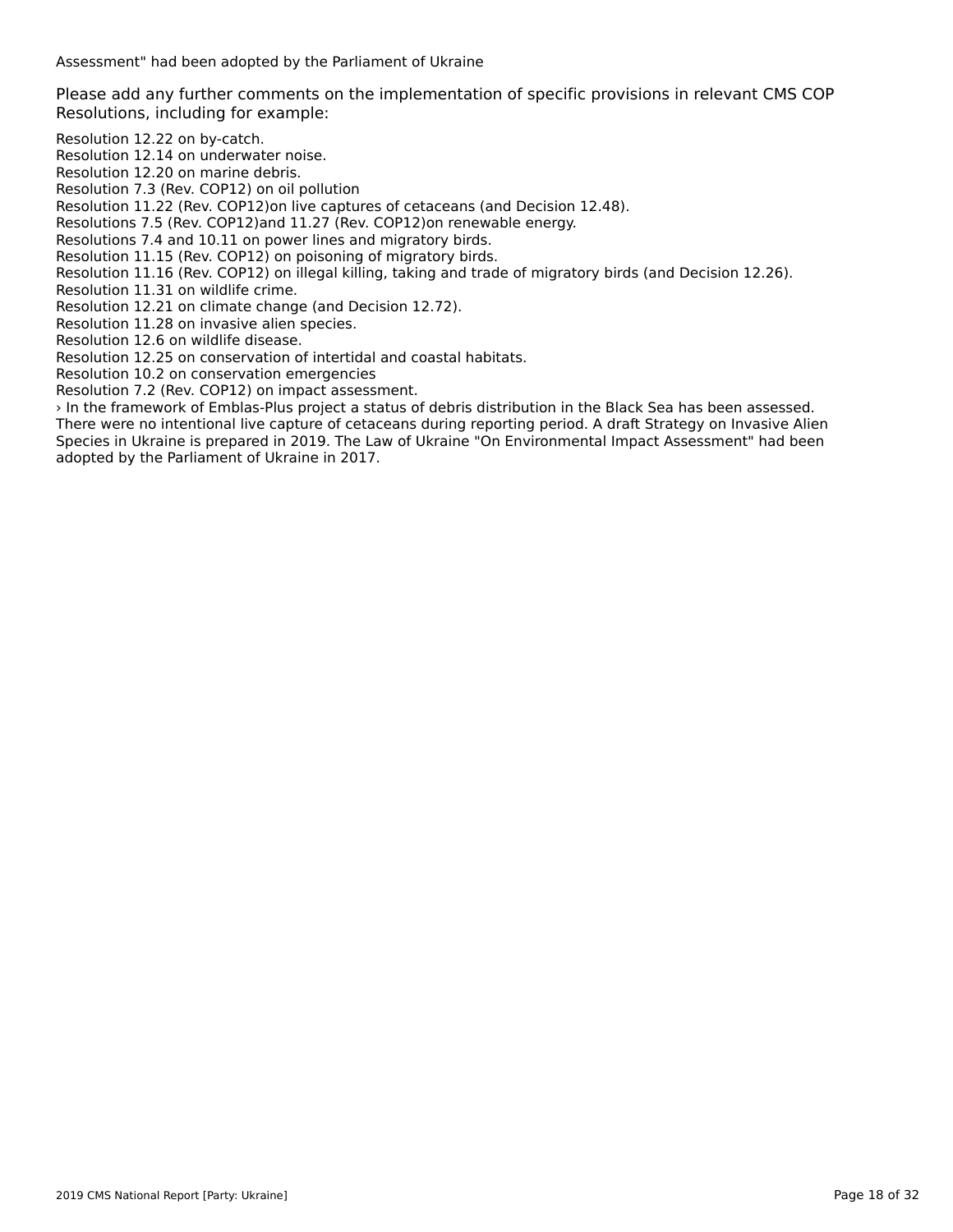# **XI. Conservation Status of Migratory Species**

(SPMS Target 8: The conservation status of all migratory species, especially threatened species, has considerably improved throughout their range.)

#### **What (if any) major changes in the conservation status of migratory species included in the CMS Appendices (for example national Red List category changes) have been recorded in your country in the current reporting period?**

If more rows are required, please upload an Excel file (using the attachment button below) detailing a<br>If more rows are required, please upload an Excel file (using the attachment button below) detailing a

fonger hat or species.<br>Guidance: "Conservation status" of migratory species is defined in Article I(1)(b) of the Convention as "the<br>sum of the influences action on the migratory species that may affect its long-term distri sum of the influences acting on the migratory species that may affect its long-term distribution and sum or the inhuences acting on the migratory species that may arrect its long-term distribution and<br>abundance"; and four conditions for conservation status to be taken as "favourable" are set out in Article<br>

ו, ו.,<br>The emphasis of this question is on "major changes" in the current reporting period. Information is the emphasis of this question is on thajor changes. In the current reporting period: imomiation is<br>therefore expected here only where particularly notable shifts in status have occurred, such as those that might be represented by a re-categorisation of national Red List threat status for a given species (or subspecies, where relevant).

subspecies, where relevant).<br>Please note also that you are only being asked about the situation in your country. Information about global trends, and global Red List reclassifications etc, will be communicated to the CMS via other channels outside the national reporting process.

| Comme<br>nts | Source<br>reference | Change in status (including time<br>period concerned) | <b>Species/subspecies</b><br>(indicate CMS Appendix where applicable) |
|--------------|---------------------|-------------------------------------------------------|-----------------------------------------------------------------------|
|              |                     |                                                       |                                                                       |
|              |                     |                                                       |                                                                       |
|              |                     |                                                       |                                                                       |
|              |                     |                                                       |                                                                       |
|              |                     |                                                       |                                                                       |

Terrestrial mammals (not including bats)

#### Aquatic mammals

| <b>Comme</b><br>nts | <b>Source</b><br>reference | Change in status (including time<br>period concerned) | <b>Species/subspecies</b><br>(indicate CMS Appendix where applicable) |
|---------------------|----------------------------|-------------------------------------------------------|-----------------------------------------------------------------------|
|                     |                            |                                                       |                                                                       |
|                     |                            |                                                       |                                                                       |
|                     |                            |                                                       |                                                                       |
|                     |                            |                                                       |                                                                       |
|                     |                            |                                                       |                                                                       |

#### Bats

| Comme<br><b>nts</b> | <b>Source</b><br>reference | Change in status (including time<br>period concerned) | <b>Species/subspecies</b><br>(indicate CMS Appendix where applicable) |
|---------------------|----------------------------|-------------------------------------------------------|-----------------------------------------------------------------------|
|                     |                            |                                                       |                                                                       |
|                     |                            |                                                       |                                                                       |
|                     |                            |                                                       |                                                                       |
|                     |                            |                                                       |                                                                       |
|                     |                            |                                                       |                                                                       |

Birds

| <b>Comme</b><br>nts | Source<br>reference | Change in status (including time<br>period concerned) | <b>Species/subspecies</b><br>(indicate CMS Appendix where applicable) |
|---------------------|---------------------|-------------------------------------------------------|-----------------------------------------------------------------------|
|                     |                     |                                                       |                                                                       |
|                     |                     |                                                       |                                                                       |
|                     |                     |                                                       |                                                                       |
|                     |                     |                                                       |                                                                       |
|                     |                     |                                                       |                                                                       |

Reptiles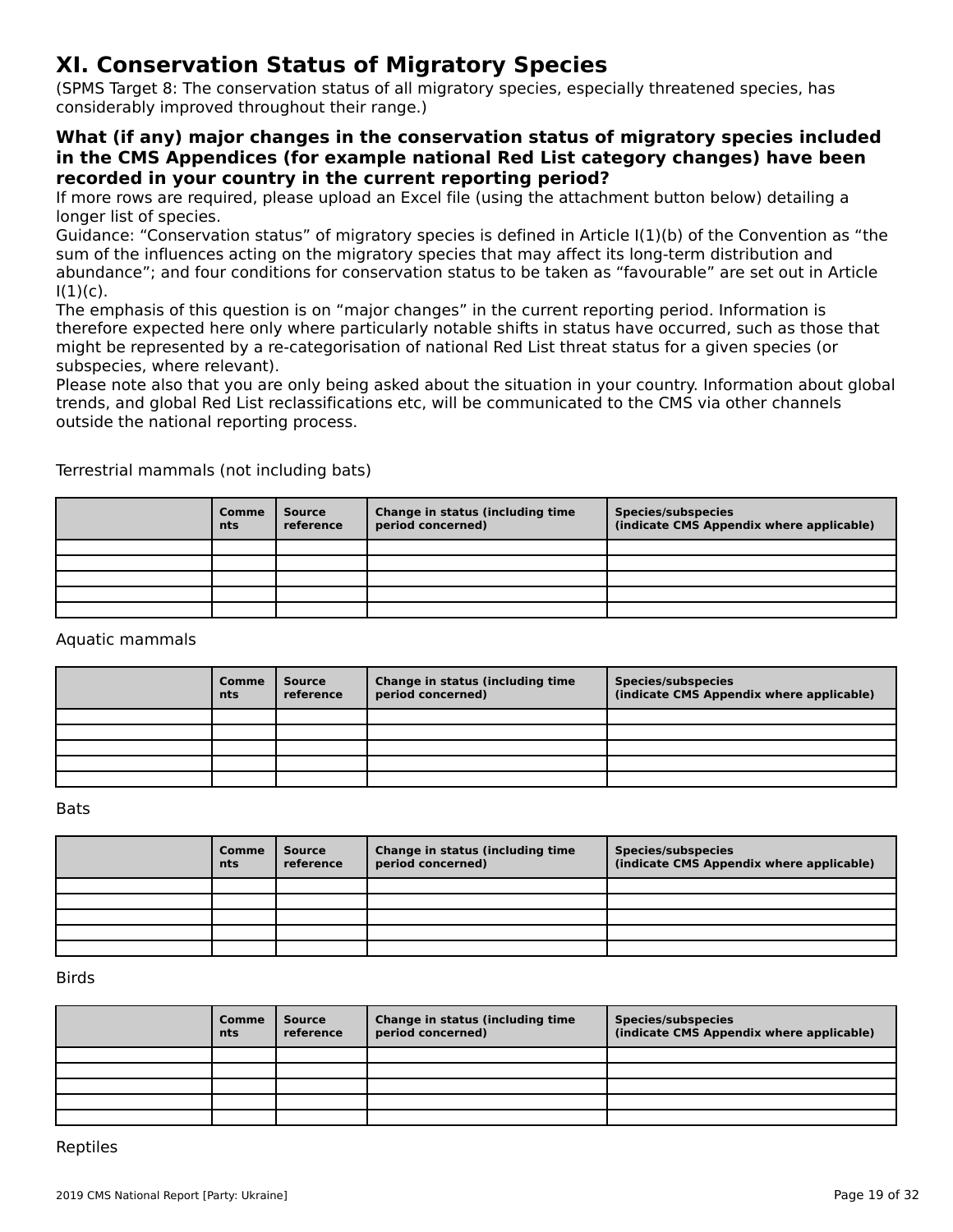| Comme<br>nts | <b>Source</b><br>reference | Change in status (including time<br>period concerned) | Species/subspecies<br>(indicate CMS Appendix where applicable) |
|--------------|----------------------------|-------------------------------------------------------|----------------------------------------------------------------|
|              |                            |                                                       |                                                                |
|              |                            |                                                       |                                                                |
|              |                            |                                                       |                                                                |
|              |                            |                                                       |                                                                |
|              |                            |                                                       |                                                                |

Fish

| Comme<br>nts | Source<br>reference | Change in status (including time<br>period concerned) | Species/subspecies<br>(indicate CMS Appendix where applicable) |
|--------------|---------------------|-------------------------------------------------------|----------------------------------------------------------------|
|              |                     |                                                       |                                                                |
|              |                     |                                                       |                                                                |
|              |                     |                                                       |                                                                |
|              |                     |                                                       |                                                                |
|              |                     |                                                       |                                                                |

#### Insects

| Comme<br><b>nts</b> | Source<br>reference | Change in status (including time<br>period concerned) | <b>Species/subspecies</b><br>(indicate CMS Appendix where applicable) |
|---------------------|---------------------|-------------------------------------------------------|-----------------------------------------------------------------------|
|                     |                     |                                                       |                                                                       |
|                     |                     |                                                       |                                                                       |
|                     |                     |                                                       |                                                                       |
|                     |                     |                                                       |                                                                       |
|                     |                     |                                                       |                                                                       |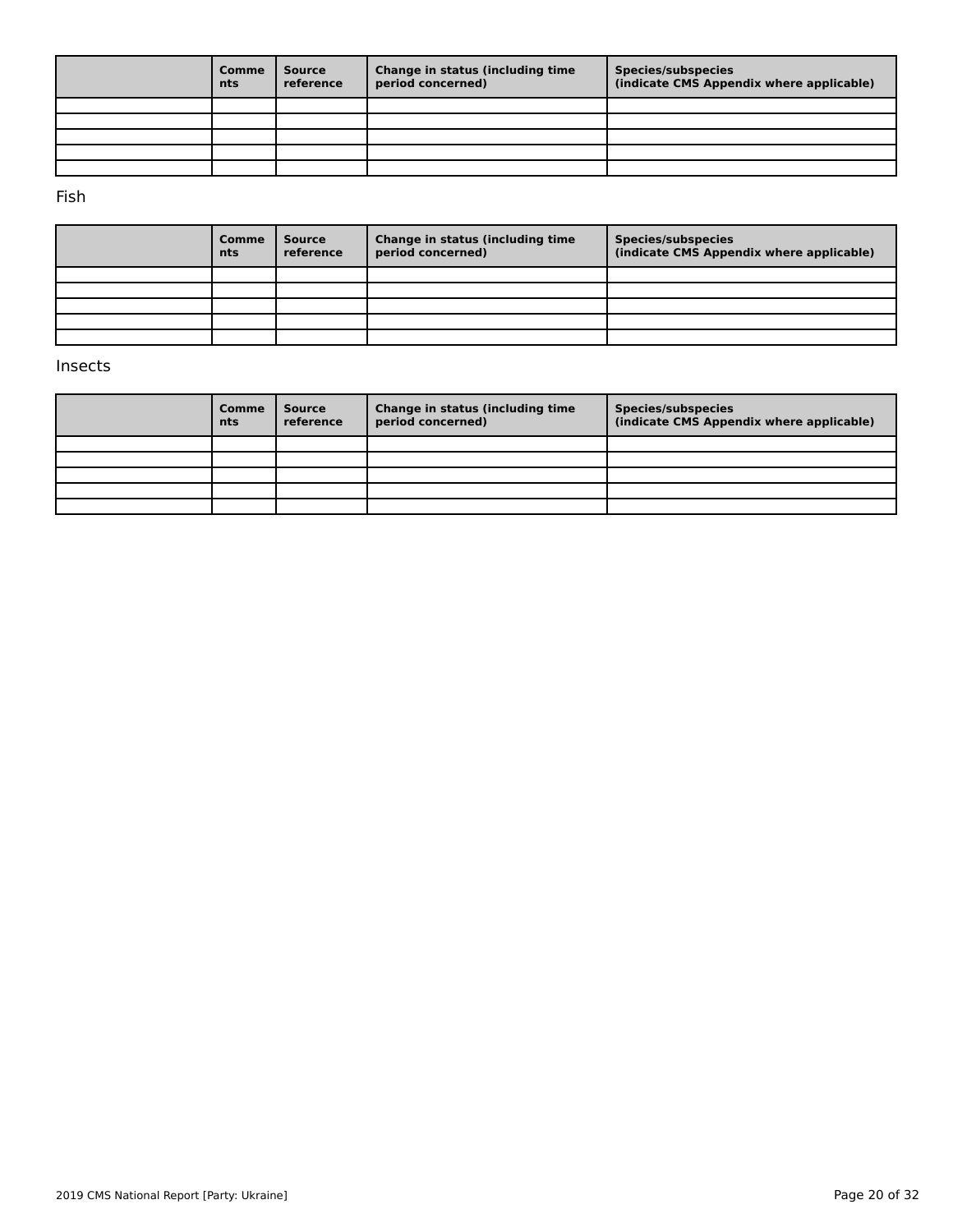# **XII. Cooperating to Conserve Migration Systems**

(SPMS Target 9: International and regional action and cooperation between States for the conservation and effective management of migratory species fully reflects a migration systems approach, in which all States sharing responsibility for the species concerned engage in such actions in a concerted way.)

In the current reporting period, has your country initiated or participated in the development of any In the current reporting period, has your country initiated or participated in the development or any<br>proposals for new CMS Agreements, including Memoranda of Understanding, to address the needs of ∧pperial∧ if species (for<br>Please select only one option ⊠ Yes ☐ NoPlease provide a short summary:

› Ukraine has participated in the meetings on development of potential agreement on the protection of European Eel

In the current reporting period, have actions been taken by your country to encourage non-Parties to join CMS and its related Agreements?

**DIPLEATE CONTROLLED THE PLEASE Select only one option** ☑ No

Please specify which countries have been approached:

☐ Azerbaijan  $\square$  Bahamas ☐ Bahrain☐ Barbados ☐ Belize☐ Bhutan ☐ Botswana ☐ Brunei Darussalam☐ Cambodia☐ Canada☐ Central African Republic $\Box$  China ☐ Colombia ☐ Comoros □ Comoros<br>□ Democratic People's Republic of Korea □ Dominica<br>□ Fl Salvador ☐ Grenada□ Grenaua<br>□ Guatemala ☐ Guyana☐ Haiti□ Tiaiti<br>□ Iceland ☐ Indonesia☐ Jamaica □ Jamar<br>□ Japan □ Japan<br>□ Kiribati ☐ Kuwait □ Rawait<br>□ Lao People's Democratic Republic □ Andorra<br>□ Lebanon ☐ Lesotho☐ Malawi ☐ Malaysia☐ Maldives☐ Marshall Islands ☐ Mexico☐ Micronesia ☐ Myanmar $\Box$  Myanmar ☐ Namibia☐ Nauru☐ Nepal□ Nepar<br>□ Nicaragua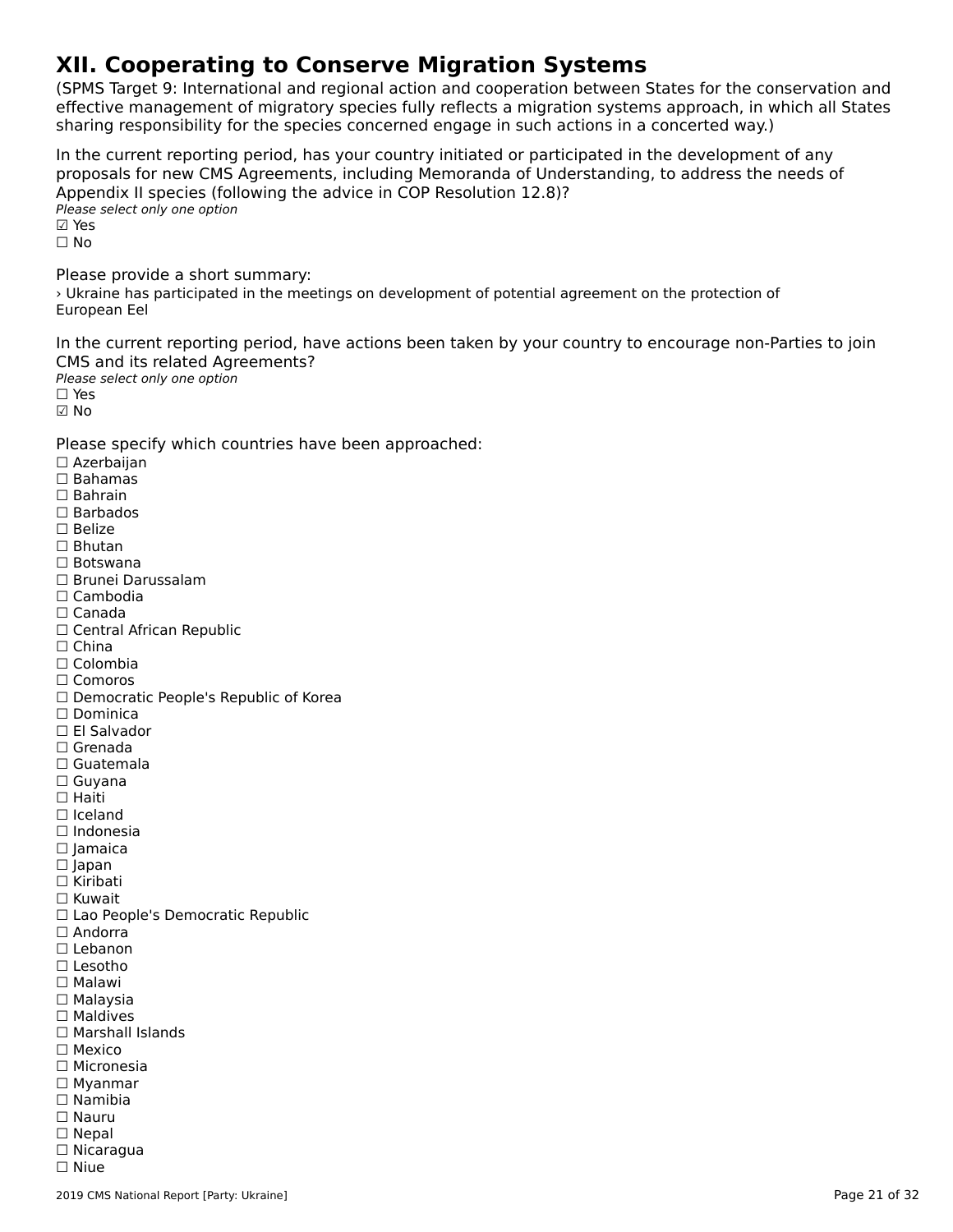☐ Oman☐ Papua New Guinea □ Oatar ☐ Republic of Korea□ Republic of Rorea<br>□ Russian Federation □ Saint Kitts and Nevis ☐ Saint Lucia□ Saint Vincent and the Grenadines ☐ San Marino☐ Sierra Leone □ Sierra Leo<br>□ Singapore □ Singapore<br>□ Solomon Islands ☐ South Sudan ☐ Sudan☐ Suriname $\Box$  Thailand ☐ Timor-Leste☐ Tonga ☐ Turkey ☐ Turkmenistan $\Box$  Tuvalu ☐ United States of America☐ Vanuatu ☐ Vatican City State☐ Venezuela ☐ Viet Nam ☐ Zambia

In the current reporting period, has your country participated in the implementation of concerted actions (See the species list in Annex 3 to Resolution 12.28 www.cms.int/en/document/concerted-actions-1) Please select only one option nease<br>☑ Yes

☐ No

Please describe the results of these actions achieved so far: › The project on sturgeons under support of WWF is in progress. Survey of the cetaceans in the Black Sea under the project EMBLAS-Plus in 2019

Have any other steps been taken which have contributed to the achievement of the results defined in Target 9 of the Strategic Plan for Migratory Species (all relevant States engaging in cooperation on the rarget 9 of the Strategic Flam for migratory Species (all relevant States engaging in cooperation on the<br>conservation of migratory species in ways that fully reflect a migration systems approach), including for example (but not limited to) measures to implement Resolution 12.11 (and Decision 12.34) on flyways and Resolution 12.17 (and Decision 12.54) on South Atlantic whales? ∩esoration 12.17 (and E<br>Please select only one option

☑ No

Please provide details: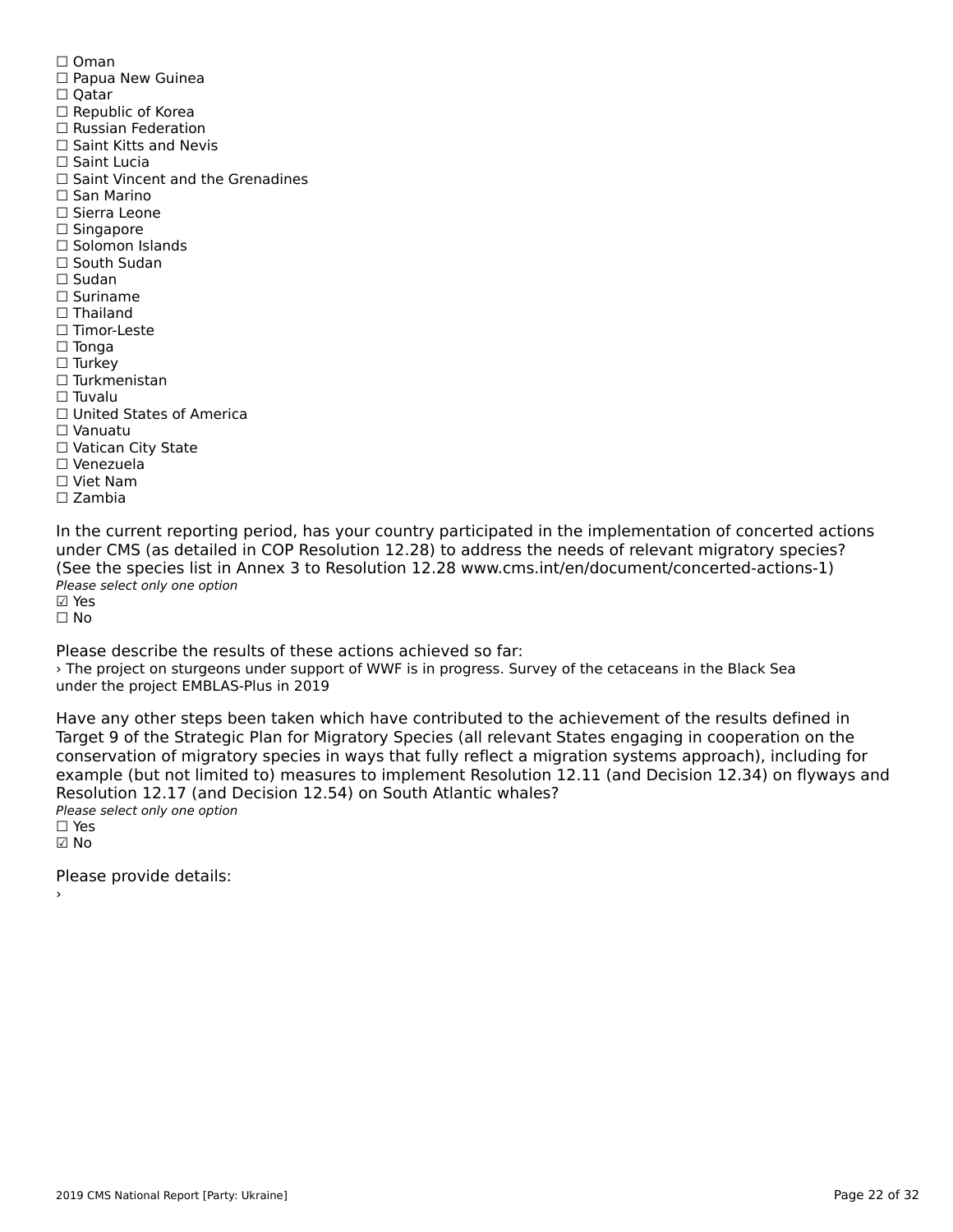# **XIII. Area-Based Conservation Measures**

(SPMS Target 10: All critical habitats and sites for migratory species are identified and included in area $b_{\rm B}$  and a set  $c_{\rm B}$  as the measures so as the main their quality,  $\frac{1}{2}$  and function  $\frac{1}{2}$  and function  $\frac{1}{2}$  in  $\frac{1}{2}$ based conservation measures so as to maintain their quality, integrity, resilience and functioning in based conservation measures so as to maintain their quality, integrity, resilience and runctioning in<br>accordance with the implementation of Aichi Target 11, supported where necessary by environmentally accordance with the implementation or Alchi Target 11, supported where he<br>sensitive land-use planning and landscape management on a wider scale.)

Have critical habitats and sites for migratory species been identified (for example by an inventory) in your country?

Guidance: The CMS does not have a formal definition of what constitutes a "critical" site or habitat for migratoryspecies, and in this context it is left to report compilers to work to any interpretations which may be in existing use at species, and in this context it is left to report compliers to work to any interpretations which may be in existing use<br>national level, or to use informed expert judgement. The Scientific Council Sessional Committee is lik issue further consideration at a future date. In the meantime some helpful reflections on the issue can be found in the "Strategic Review of Aspects of Ecological Networks relating to Migratory Species" presented to COP11 (https://www.cms.int/en/document/strategic-review-aspects-ecological-networks-relating-migratory-species) and the (https://www.critis.int/en/document/strategic-review-aspects-ecological-hetworks-relating-inigratory-species) a<br>"Critical Site Network Tool" developed under the auspices of AEWA and the Ramsar Convention (http://wow.wetlands.org/informationflyway/criticalsitenetworktool/tabid/1349/language/en-US/Default.aspx). Please select only one option ☐ Yes, fully $\Box$  Yes, fully

□ Tes, Tuny<br>☑ Partially - to a large extent

☐ Partially - to a small or moderate extent

☐ No

What are the main gaps and priorities to address, if any, in order to achieve full identification of relevant what are the main gaps and priorities to address, if any, in order<br>critical habitats and sites as required to achieve SPMS target 10? › Further investigations of populations status and trends of migratory species are needed

Has any assessment been made of the contribution made by the country's protected areas network rias any assessment been made or the contribi<br>specifically to migratory species conservation? Speemeany to migrator<sub>3</sub><br>Please select only one option  $\square$  Yes □ Partly / for some areas ☑ In development ☐ No

Please provide a short summary:›

Please provide a short summary:›

Has your country adopted any new legislation or other domestic measures in the reporting period in<br>response to CMS Article III(4) (a) ("Parties that are Pappe States of a migratory species listed in Appendix I response to CMS Article III(4) (a) ("Parties that are Range States of a migratory species listed in Appendix I shall endeavor … to conserve and, where feasible and appropriate, restore those habitats of the species shall endeavor ... to conserve and, where reasible and appropriate, restore the<br>which are of importance in removing the species from danger of extinction")? winch are or importance<br>Please select only one option ☑ Yes

☐ No

Please give the title or other reference (and date) for the measure concerned: › 271 Emerald Network Sites have been identified which includes habitats of Appendix I migratory species.

In respect of protected areas in your country that are important for migratory species, have any

arriespect or protected areas in your country that are important for migratory species<br>assessments of management effectiveness been undertaken in the reporting period? assessments of manage<br>Please select only one option ☐ Yes

□ ies<br>☑ Partly / for some areas

☐ In development

☐ No

Please provide a reference and/or summarise what is covered:

Beyond Protected Areas, are other effective area-based conservation measures implemented in your country in ways which benefit migratory species?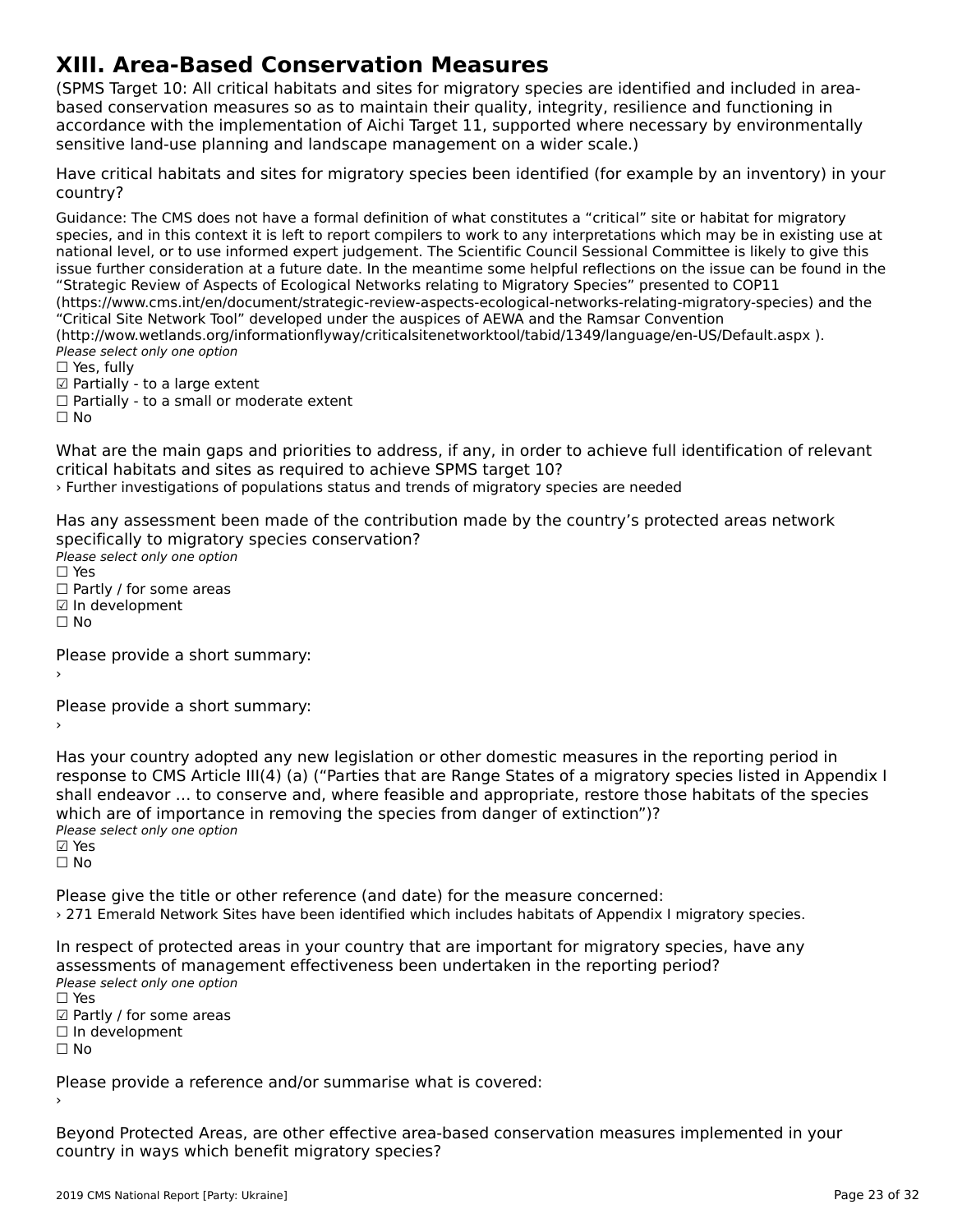Please select only one option *riease*<br>□ Yes ☑ No

Please describe:

›

Please add any particular information about key steps taken to implement specific provisions in relevant CMS COP Resolutions, including for example:

Resolution 12.7 on ecological networks.

Resolution 12.13 on Important Marine Mammal Areas.

Resolution 12.24 on Marine Protected Area networks in the ASEAN region.

Resolution 12.25 on intertidal and other coastal habitats.

› Development of Ecological Network in the regions is in progress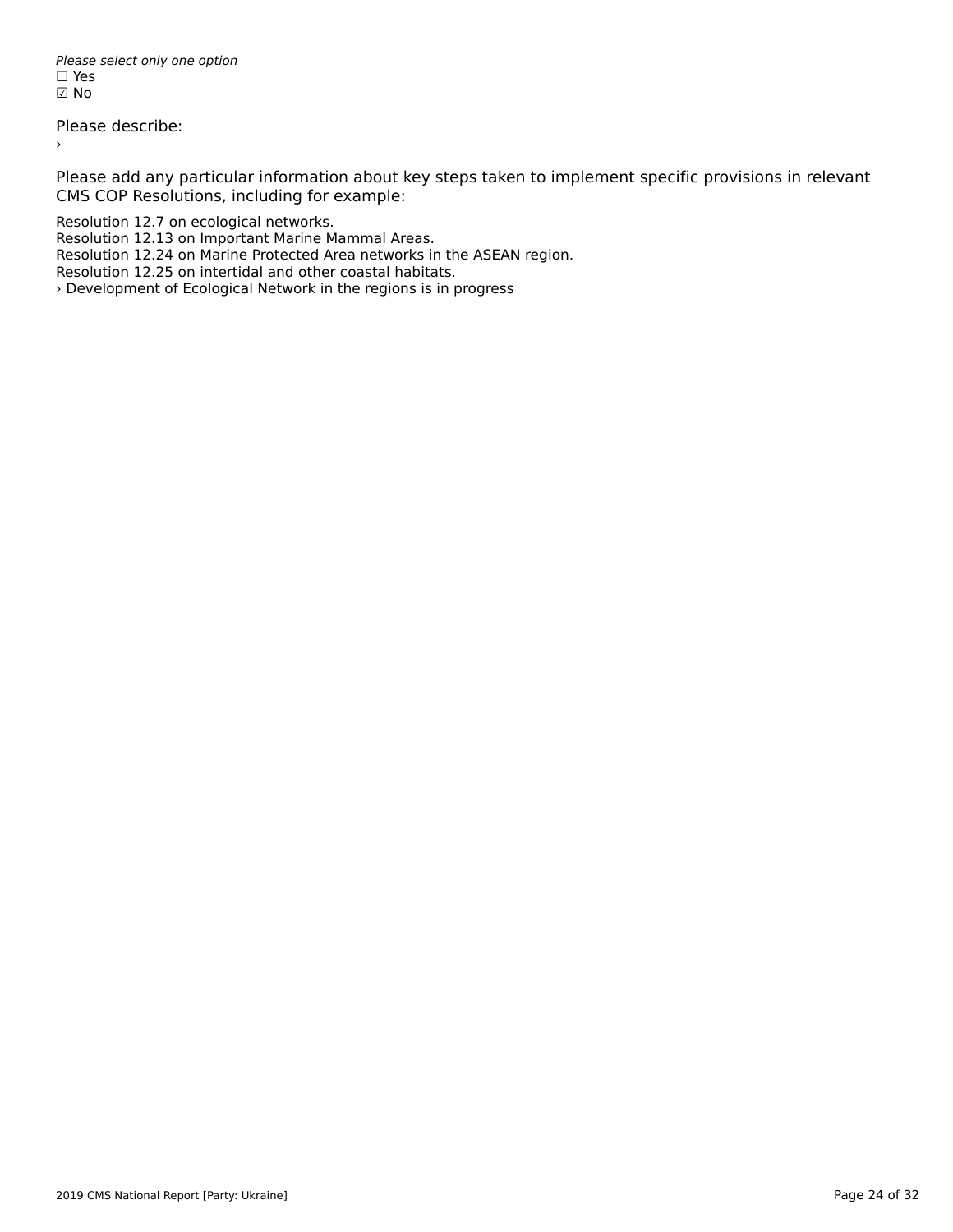# **XIV. Ecosystem Services**

(SPMS Target 11: Migratory species and their habitats which provide important ecosystem services are maintained at or restored to favourable conservation status, taking into account the needs of women, indification at of restored to ravourable conservation status, taking<br>indigenous and local communities and the poor and vulnerable.)

Has any assessment of ecosystem services associated with migratory species (contributing to the achievement of SPMS Target 11) been undertaken in your country since the adoption of the SPMS in 2014? active verticite of 51 145 14<br>Please select only one option

rıease<br>□ Yes ☑ Partly / in progress

☐ No

Please provide a short summary (including source references where applicable):

Please provide a short summary (including source references where applicable): › A project named "Development of scientific-methodical base for assessment of ecosystem services taking into account a necessity to implement decisions of international environmental treaties" is scheduled to be fulfiled in 2019 and funded by State Environmental Fund.

You have attached the following Web links/URLs to this answer.

Ecosystem services project - Project on scientific assessment of ecosystem services in accordance with requirements of [international treaties.](https://smarttender.biz/publichni-zakupivli-prozorro/4372445/)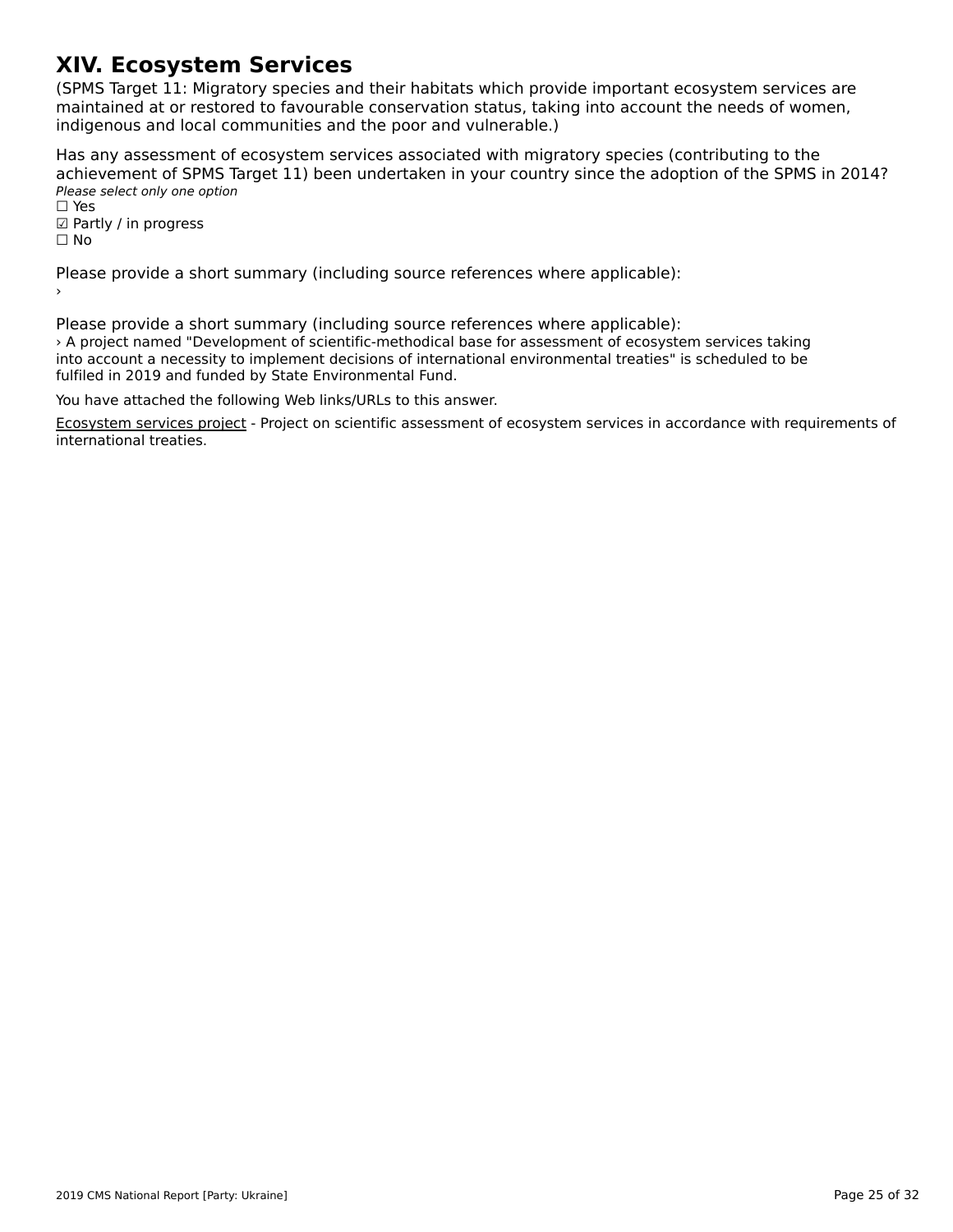# **XV. Safeguarding Genetic Diversity**

(SPMS Target 12: The genetic diversity of wild populations of migratory species is safeguarded, and strategies have been developed and implemented for minimizing genetic erosion.)

Are strategies of relevance to migratory species being developed or implemented to minimize genetic erosion of biodiversity in your country? Please select only one option

*riease*<br>□ Yes ☑ No

Please select the relevant strategies (select all that apply):

∩ Captive breeding

□ Captive breeding<br>□ Captive breeding and release

□ Captive breeding and<br>□ Gene typing research

□ Gene typing research<br>□ Reproductive material archives/repositories

☐ Other

›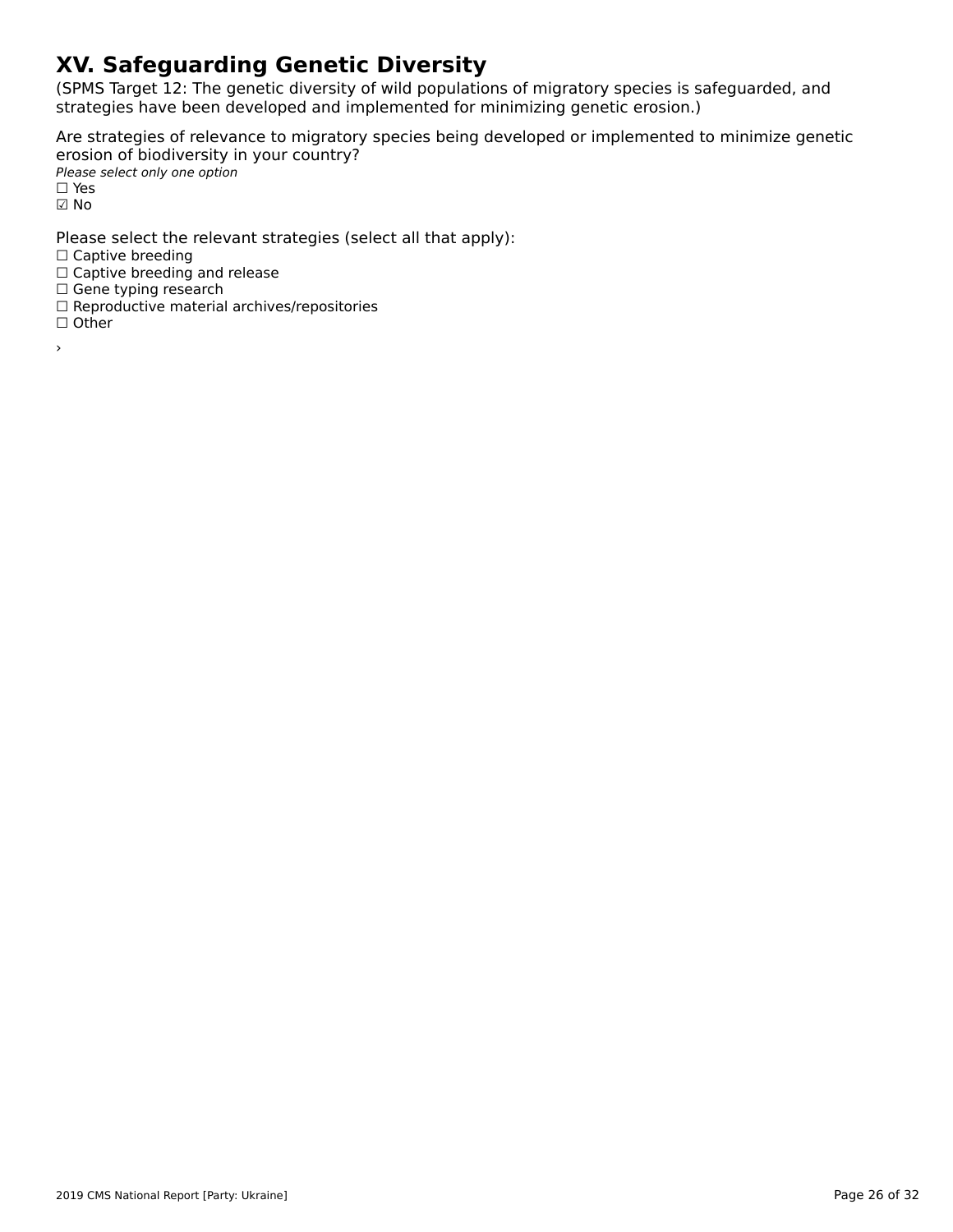### **XVI. National Biodiversity Strategies and Action Plans**

(SPMS Target 13: Priorities for effective conservation and management of migratory species, their habitats and migration systems have been included in the development and implementation of national biodiversity and imgradon systems have been included in the development and implementation or national biodiversi<br>strategies and action plans, with reference where relevant to CMS agreements and action plans and their implementation bodies.)

Are priorities for the conservation and management of migratory species, their habitats and migration systems explicitly addressed by your country's national biodiversity strategy or action plan? Please select only one option ☑ Yes⊠ Yes

☐ No

a. Please provide a link to or attachment of the strategy/action plan › The Law of Ukraine "On the main directions (strategy) of the State Environmental Policy of Ukraine until <sup>2</sup> The Law of Okraine Ton the main directions (strategy) of the State Li<br>2030" (2019) specificaly mentions the migratory species conservation

You have attached the following Web links/URLs to this answer.

[Law of Ukraine](https://zakon.rada.gov.ua/laws/show/2697-19) - Law of Ukraine "On the Main Directions (Strategy) of the State Environmental Policy until 2030"

b. Please identify the elements in the plan/strategy that are particularly relevant to migratory species, and<br>highlight any specific references to the CMS/CMS instruments highlight any specific references to the CMS/CMS instruments

› Implementation of Sustainanable Development Goals, endorsed by UN Sustainable Development Summit in 2015;

decreasing biological and landscape diversity loss, in particular by way of improvement of the principles of decreasing biological and landscape diversity loss, in particular by way or improvement of the principles or<br>ecological network development, its expansion and inexhaustive use, as well as conservation of the unique natural landscape;

conservation and restoration of numbers of species of wild flora and fauna, including migratory species of wild conservation and restoration of hambers of species of wild nota and radina, including migratory species of wil<br>animals, their habitats, rare and endangered animal and plant species and typical natural plant communities

to be protected,<br>establishments and expansion of protected areas.

c. Please add comments on the implementation of the strategy or action plan concerned. › Based on the Strategy of the State Environmental Policy the Environmental Action Plan is underdevelopment which includes the migratory species considerations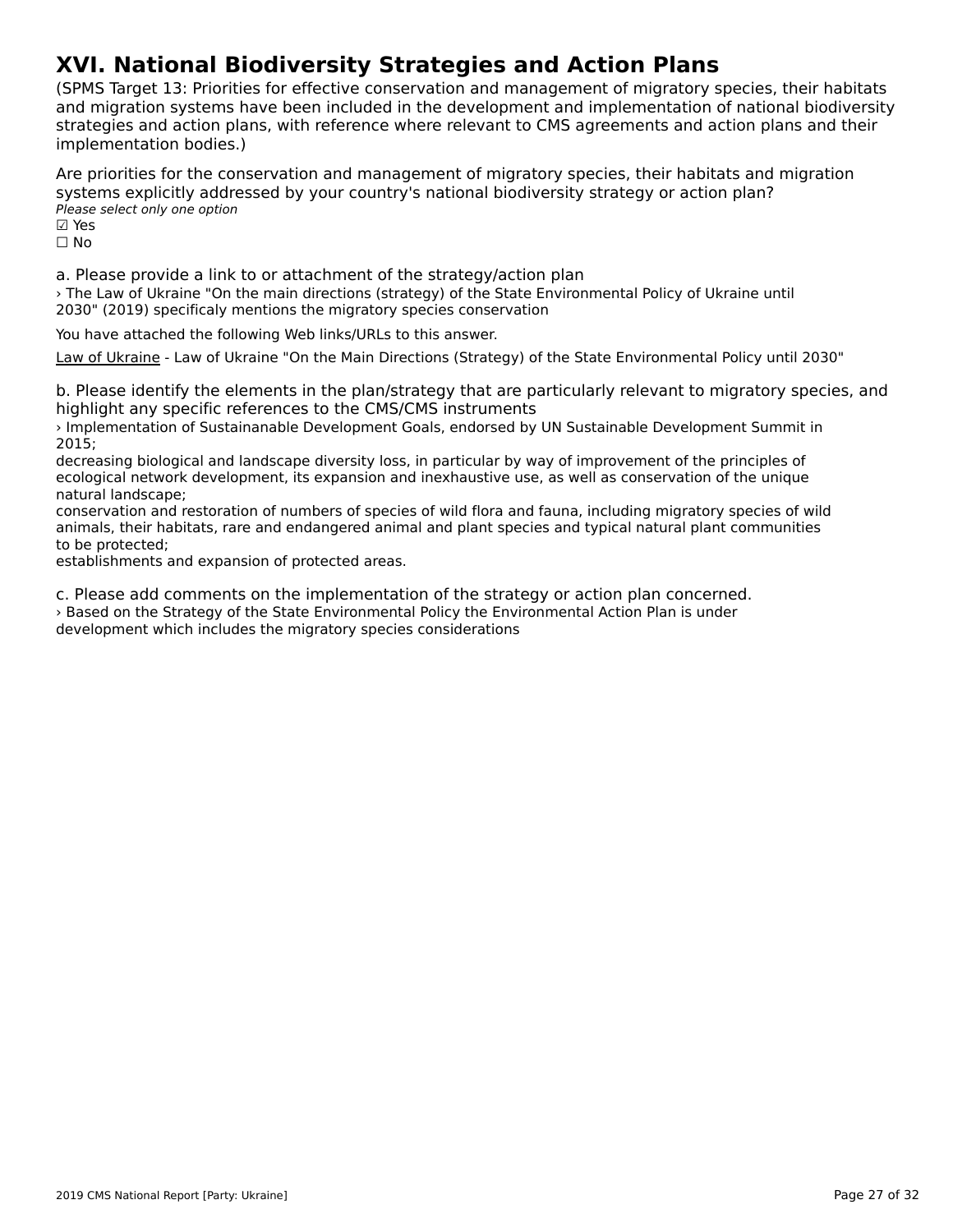#### **XVII. Traditional Knowledge, Innovations and Practices of Indigenous and Local CommunitiesIndigenous and Local Communities**

(SPMS Target 14: The traditional knowledge, innovations and practices of indigenous and local communities relevant for the conservation and sustainable use of migratory species, their habitats and migration<br>relevant for the conservation and sustainable use of migratory species, their habitats and migration relevant for the conservation and sustainable use of migratory species, their nabitats and migration<br>systems, and their customary sustainable use of biological resources, are respected, subject to national systems, and their customary sustainable use or biological resources, are respected, subject to hational<br>legislation and relevant international obligations, with the full and effective participation of indigenous and<br>legis local connectivities, thereby continuumy to the layou and conservation status of migratory species and the ecological connectivity and resilience of their habitats.)

Have actions been taken in your country to foster consideration for the traditional knowledge, innovations and practices of indigenous and local communities that are relevant for the conservation and sustainable use of migratory species, their habitats and migration systems?

ase of migratory specie<br>Please select only one option □ ies<br>□ Partly / in some areas

- ☐ No
- 
- ☑ Not applicable

Have actions been taken in your country to foster effective participation of indigenous and local communities in the conservation and sustainable use of migratory species, their habitats and migration systems?systems?

Please select only one option ☐ Yes

- $\square$  Yes □ Tes<br>□ Partly / in some areas
- 
- ☑ Not applicable

If 'yes' or 'partly/in some areas' to either of the preceding two questions, please select which actions have

- been taken.<br>(select all that apply)
- (select all that apply)<br>□ Research & documentation
- □ Research & documenta<br>□ Engagement initiatives
- □ Engagement initiatives<br>□ Formal recognition of rights
- □ Torman recognition or rights<br>□ Inclusion in governance mechanisms
- □ Inclusion in governance mechanisms<br>□ Management strategies & programmes that integrate traditional and indigenous interests
- ☐ Other
- ›

Please add comments on the implementation of the actions concerned.

›

How would you rank progress since the previous report in your country to achieving Target 14 of the Strategic Plan for Migratory Species (see text above)?

Please select one option:

∩ease select one option<br>Please select only one option

- $\Box$  1. Little or no progress □ 1. Little of no progress<br>□ 2. Some progress but more work is needed
- $\square$  2. Some progress but more work is ne<br> $\square$  3. Positive advances have been made

☐ 4. Target substantially achieved (traditional knowledge is fully respected and there is effective participation from communities)

Please add comments on the progress made (where applicable).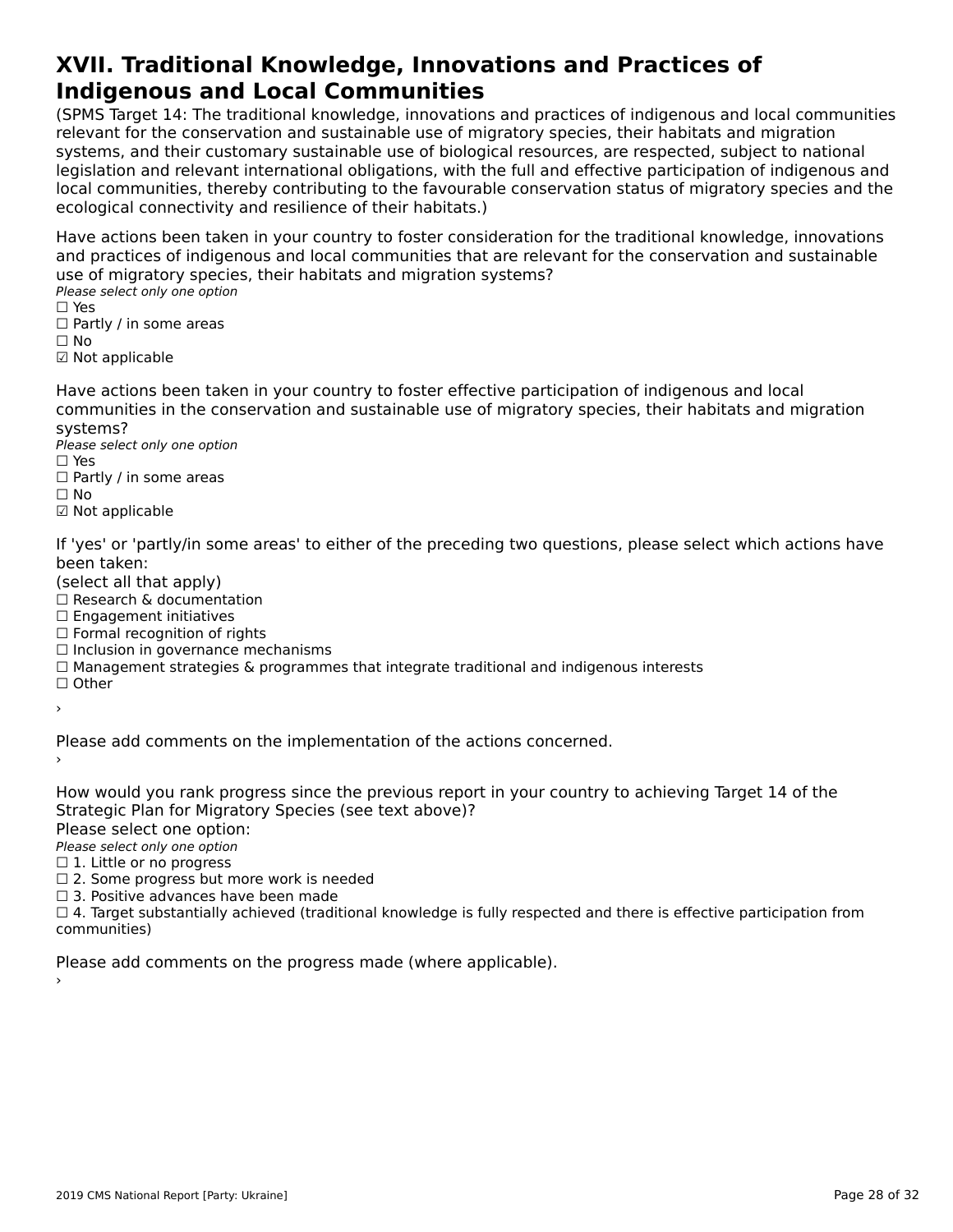# **XVIII. Knowledge, Data and Capacity-Building**

(SPMS Target 15: The science base, information, training, awareness, understanding and technologies ודה ומו הוירוס, anyet ו- the science base, information, training, awareness, understanding and technologies<br>relating to migratory species, their habitats and migration systems, their value, functioning, status and relating to migratory species, their habitats and migration systems, their value, functioning, status and<br>trends, and the consequences of their loss, are improved, widely shared and transferred, and effectively applied.)

In the current reporting period, which steps taken in your country have contributed to the achievement of answers given in Section V concerning Space in Section V concerning Space Section V concerning Space in the state of the Superior V concerning Space in Section V concerning Space in Section V concerning Space in Section V answers given in Section V concerning SPMS Target 1 on awareness)

(select all that apply)

☑ Education campaigns in schools

- ☑ Public awareness campaigns ☐ Capacity building
- $\Box$  Capacity building
- ☑ Knowledge and data-sharing initiatives
- ⊠ Knowledge and data-sharing initiativ<br>☑ Capacity assessments/gap analyses
- ⊠ Capacity assessments/yap anaryses<br>□ Agreements at policy level on research priorities
- □ Agreements at policy is<br>□ Other (please specify):
- 

☐ No steps have been taken

#### **Please describe the contribution these steps have made towards achieving the results defined in Target 15:**

#### **Education campaigns in schools**

› Schools mostly involved in the events organized in the framework of World Migratory Bird Day and European sunous<br>Bat Night.

#### **Public awareness campaigns**

› Public awareness campaigns have been organized in the framework of WMBD, Biodiversity Day, World Wildlife Day, European Bat Night

### **Capacity building** ›

#### **Knowledge and data-sharing initiatives**

› The Encyclopaedia of Migratory Species of Ukraine is about to be finalized and published in Internet by the end of 2019

You have attached the following Web links/URLs to this answer.

[Encyclopaedia of Migratory Species of Wild Animals of Ukraine](https://menr.gov.ua/files/docs/Bioriznomanittya/Poluda_%D0%B5%D0%BD%D1%86%D0%B8%D0%BA%D0%BB%D0%BE%D0%BF%D0%B5%D0%B4%D1%96%D1%8F.ppt) - Presentation on Encyclopaedia of Migratory Species of Wild Animals in Ukraine

#### **Capacity assessments/gap analyses**

Capacity assessments/gap analyses<br>> Some capacity assessments had been made in the framework of running of State Cadastre of Animal Kingdom of Ukraine

You have attached the following Web links/URLs to this answer.

[Fauna Cadastre](https://menr.gov.ua/news/33158.html) - State Cadastre of Animal Kingdom (2018)

### **Agreements at policy level on research priorities** ›

### **Other**

›

What assistance (if any) does your country require in order to build sufficient capacity to implement its obligations under the CMS and relevant Resolutions of the COP?

opligations under the<br>(select all that apply)

- ☑ Funding support
- ⊠ Tunding support<br>☑ Technical assistance
- ☑ Education/training/mentoring ☐ Other skills development
- $\Box$  Other skills development
- □ Other skills development<br>□ Provision of equipment or materials
- ☑ Exchange of information & know-how
- ☐ Research & innovation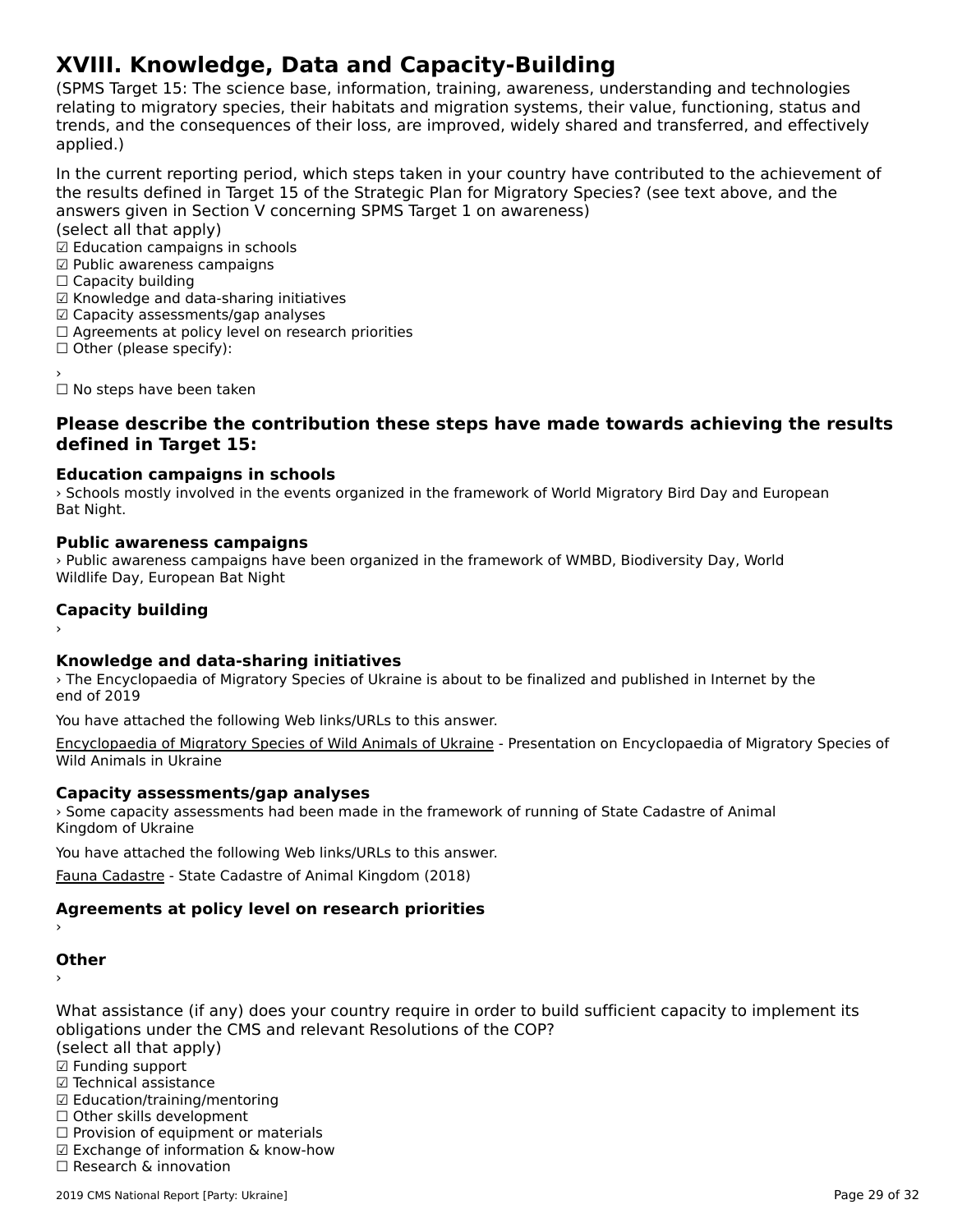☑ Mobilizing volunteer effort (e.g. citizen science) ☐ Other ›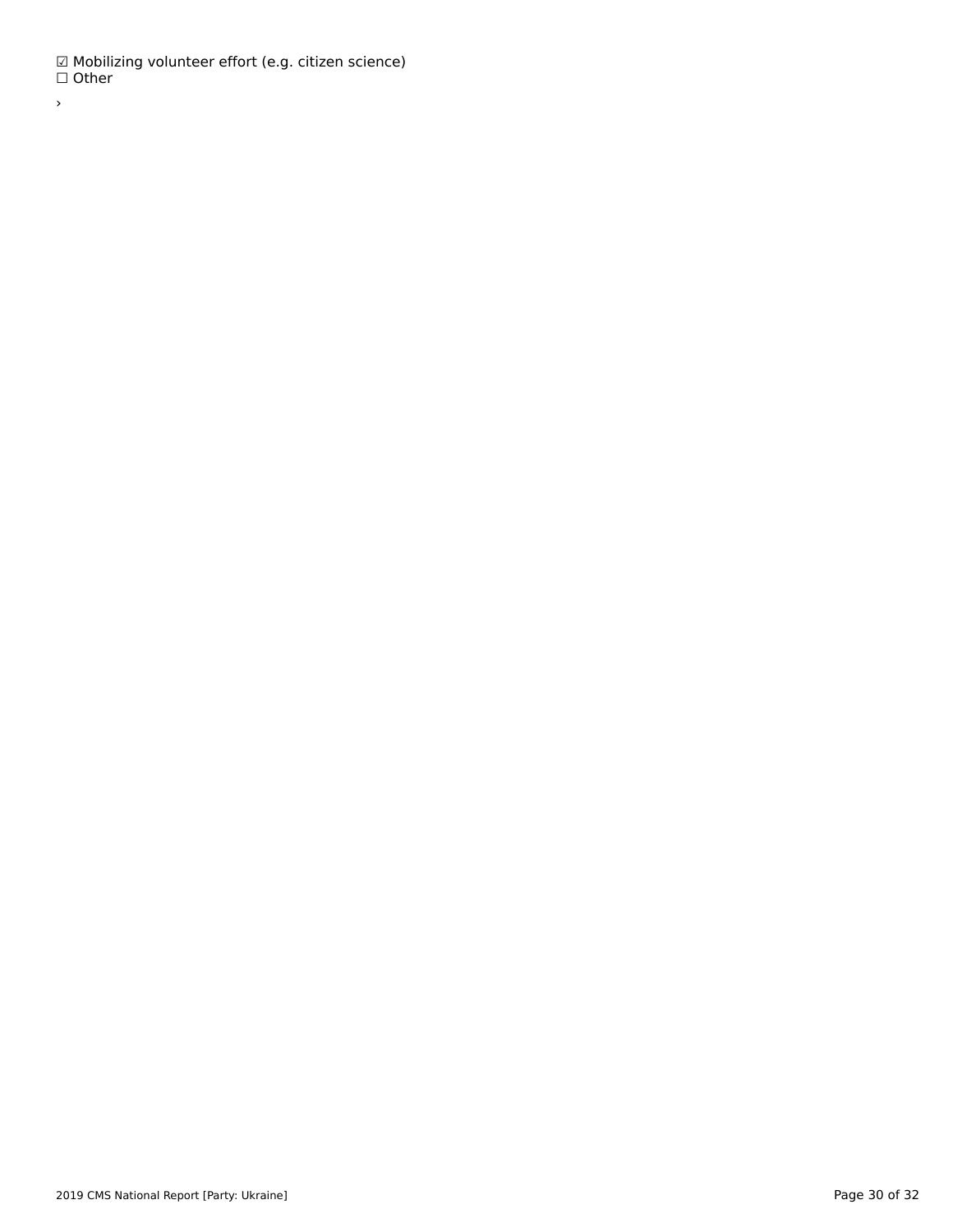#### **XIX. Resource Mobilization**

(SPMS Target 16: The mobilization of adequate resources from all sources to implement the Strategic Plan for Migratory Species effectively has increased substantially.)for Migratory Species effectively has increased substantially.)

During the reporting period, has your country made financial or other resources available for conservation activities specifically benefiting migratory species? activities specifically benefiting imgratory specie<br>☑ Yes, made available for activities within the country ☐ Yes, made available for activities in one or more other countries☐ No

To which particular targets in the Strategic Plan for Migratory Species has this made a

(SPMS, including targets: www.cms.int/en/document/strategic-plan-migratory-species-2015-2023-4) › Targets 1, 13, 15, 16

Please indicate whether the overall levels of resourcing concerned are the same or different from those in riease muicate whether the ov<br>the previous reporting period:

Please select only one option

*riease select*<br>☑ Increased

**□ The same** 

☐ Decreased

☐ Not known

During the reporting period, has your country received financial or other resources for conservation activities specifically benefiting migratory species?

αਦਰ victos spectricany se<br>Please select only one option

☐ No

Please select the source(s) concerned (select all that apply):

⊓ease select the source(s) of<br>□ Multilateral investment bank

□ Multilateral investment bank<br>□ The Global Environment Facility (GEF)

☑ Other intergovernmental programme

☐ Private sector

□ Tirvate sector<br>□ Non-governmental organization(s)

□ Individual country governments/government agencies (please specify)<br>□ Individual country governments/government agencies (please specify)

′<br>□ Other

›

To which particular targets in the Strategic Plan for Migratory Species has this made a contribution?

(SPMS, including targets: www.cms.int/en/document/strategic-plan-migratory-species-2015-2023-4) › Targets 13, 15, 16> Targets 13, 15, 16

Which migratory species have benefited as a result of this support? › Batі, cetaceans, birds, fishes

Please indicate whether the overall levels of resourcing concerned are the same or different from those in the previous reporting period:

Please select only one option ☑ Increased

**☑** Increased

□ The same

☐ Decreased ☐ Not known

Which are the most important CMS implementation priorities requiring future support in your country? (Name up to three specific types of activity). › Research and monitoring of the population status of migratory species; **Thesearch and monitoring or the population status or migratory species**<br>Development of action and management plans for migratory species

Assessment of ecosystem services provided by migratory species

Please add any further comments you may wish on the implementation of specific provisions in COP<br>Resolution 10.25 (Rev. COP12) on Enhancing Engagement with the Global Environment Facility. Resolution 10.25 (Rev. COP12) on Enhancing Engagement with the Global Environment Facility.